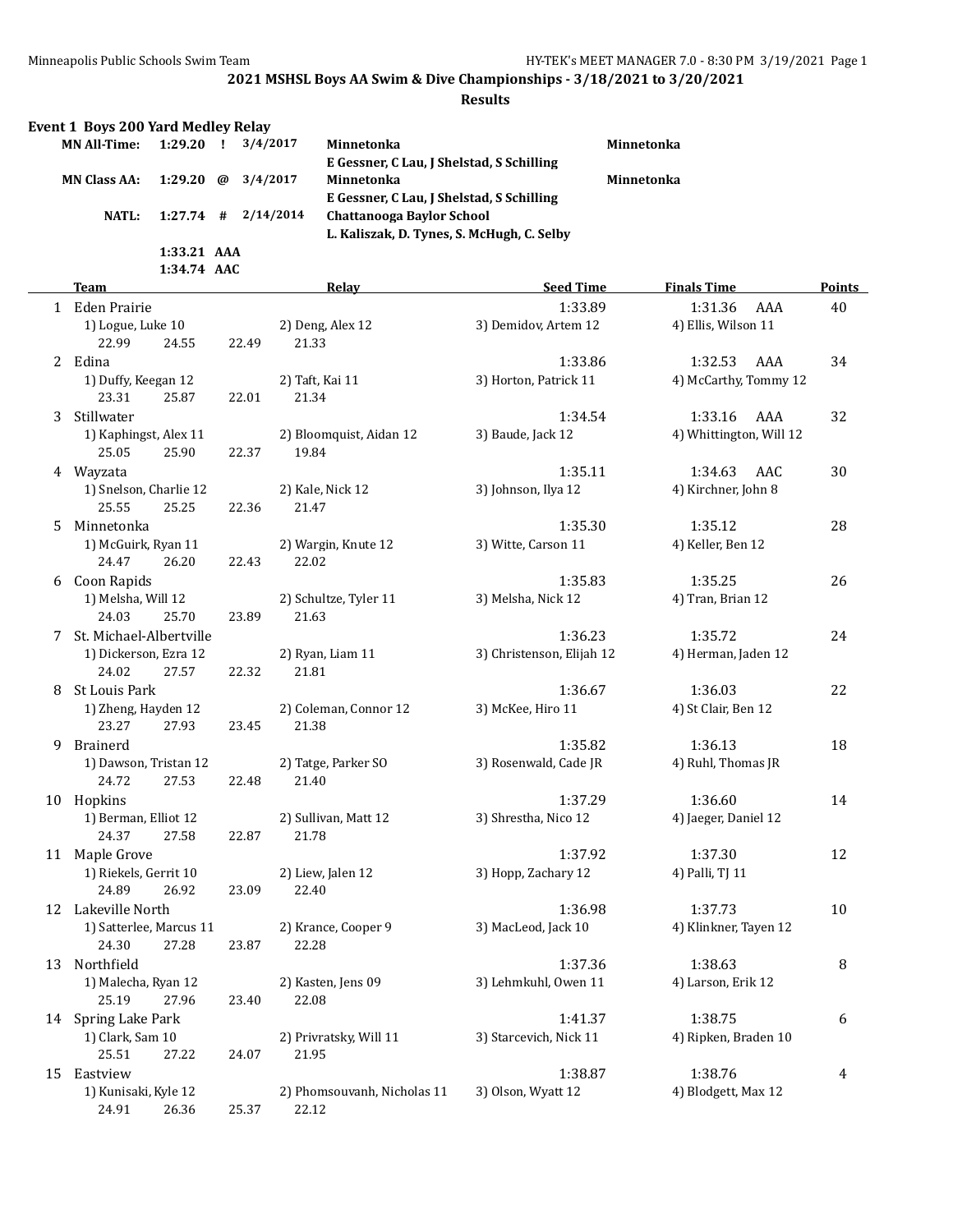|    | <b>Team</b>                            |                         | <b>Relay</b>              | <b>Seed Time</b>       | <b>Finals Time</b>    | <b>Points</b>  |
|----|----------------------------------------|-------------------------|---------------------------|------------------------|-----------------------|----------------|
|    | 16 Chanhassen-Chaska                   |                         |                           | 1:35.42                | 1:39.07               | $\overline{2}$ |
|    | 1) Becker, Lucas 10<br>24.68<br>27.66  | 24.30                   | 2) Dehnke, AJ 11<br>22.43 | 3) Melquist, Ryan 12   | 4) Wetrosky, Jonah 12 |                |
|    | 17 Eagan                               |                         |                           | 1:38.43                | 1:39.14               |                |
|    | 1) Santoyo-Lopez, Victor 10            |                         | 2) Steffen, Chuck 12      | 3) Broman, Hans 12     | 4) Kehler, Thomas 10  |                |
|    | 26.71<br>26.89                         | 23.79                   | 21.75                     |                        |                       |                |
|    | 18 Anoka                               |                         |                           | 1:38.47                | 1:39.35               |                |
|    | 1) Morphew, Joseph 11                  |                         | 2) Belknap, Mark 12       | 3) Singer, Noble 12    | 4) Anderson, Nate 11  |                |
|    | 26.50<br>27.86                         | 23.83                   | 21.16                     |                        |                       |                |
|    | 19 Lakeville South                     |                         |                           | 1:37.95                | 1:40.34               |                |
|    | 1) Cavanaugh, Aaron 12                 |                         | 2) LaBounty, Ethan 9      | 3) Craig, Matthew 12   | 4) Anderson, Noah 11  |                |
|    | 27.30<br>27.32                         | 23.68                   | 22.04                     |                        |                       |                |
|    | 20 Rochester Mayo                      |                         |                           | 1:38.39                | 1:40.85               |                |
|    | 1) Atkinson, Logan 9                   |                         | 2) Michelena, Ignacio 12  | 3) Johnson, Aiden 10   | 4) Yao, Ethan 12      |                |
|    | 25.56<br>28.90                         | 25.50                   | 20.89                     |                        |                       |                |
|    | Waconia                                |                         |                           | 1:38.63                | DQ                    |                |
|    | 1) Sinclair, David 12                  |                         | 2) Hackler, Jack 08       | 3) Sinclair, Samuel 11 | 4) Elg, Nolan 09      |                |
|    | 27.99<br>24.14                         | 23.13                   | 23.04                     |                        |                       |                |
|    | Cretin-Derham Hall, St Paul            |                         |                           | 1:39.08                | <b>DQ</b>             |                |
|    | 1) Leonidas, Luke 11                   |                         | 2) Wahlstrom, Jacob 11    | 3) Baumberger, Matt 9  | 4) Sewich, Adam 11    |                |
|    | 23.93<br>29.21                         | 24.18                   | 22.58                     |                        |                       |                |
|    |                                        |                         |                           |                        |                       |                |
|    | <b>Event 2 Boys 200 Yard Freestyle</b> |                         |                           |                        |                       |                |
|    | <b>MN All-Time:</b><br>1:35.39 !       | 3/3/2018                | <b>Jack Dahlgren</b>      |                        | Chanhassen            |                |
|    | <b>MN Class AA:</b><br>1:35.39 $@$     | 3/3/2018                | <b>Jack Dahlgren</b>      |                        | Chanhassen            |                |
|    | NATL:                                  | $1:33.26$ # $5/14/2016$ | <b>Grant Shoults</b>      |                        | Riverside, CA         |                |
|    | 1:38.40 AAA                            |                         |                           |                        |                       |                |
|    | 1:40.13 AAC<br>Name                    |                         | Yr School                 | <b>Seed Time</b>       | <b>Finals Time</b>    | <b>Points</b>  |
|    |                                        |                         | 12 St Cloud Tech          |                        |                       |                |
|    | 1 Morris, Chris                        |                         |                           | 1:39.24                | 1:37.82<br>AAA        | 20             |
|    | 22.25<br>24.41                         | 25.39                   | 25.77                     |                        |                       |                |
|    | 2 Brown, Jackson                       |                         | 12 Maple Grove            | 1:41.98                | AAC<br>1:39.54        | 17             |
|    | 22.87<br>25.04                         | 25.65                   | 25.98                     |                        |                       |                |
|    | 3 Hodgins, Reese                       |                         | 12 Chanhassen-Chaska      | 1:42.10                | 1:40.40               | 16             |
|    | 22.51<br>24.53                         | 26.16                   | 27.20                     |                        |                       |                |
|    | 4 Wodny, Grant                         |                         | 10 Duluth                 | 1:42.03                | 1:40.63               | 15             |
|    | 23.53<br>25.44                         | 26.17                   | 25.49                     |                        |                       |                |
| 5  | Teague, Owen                           |                         | 12 Lakeville North        | 1:42.02                | 1:41.68               | 14             |
|    | 23.54<br>25.61                         | 26.59                   | 25.94                     |                        |                       |                |
|    | 6 Dow, Max                             |                         | 11 Edina                  | 1:42.57                | 1:42.08               | 13             |
|    | 23.73<br>25.42                         | 26.29                   | 26.64                     |                        |                       |                |
|    | 7 Walker, Matthew                      |                         | 11 Edina                  | 1:44.02                | 1:42.64               | 12             |
|    | 24.02<br>26.03                         | 26.20                   | 26.39                     |                        |                       |                |
| 8  | Kasal, Max                             |                         | 11 Lakeville South        | 1:42.98                | 1:42.86               | 11             |
|    | 23.73<br>26.25                         | 26.62                   | 26.26                     |                        |                       |                |
|    | 9 Dewing, JJ                           |                         | 12 Edina                  | 1:42.99                | 1:42.89               | 9              |
|    | 23.37<br>25.53                         | 26.72                   | 27.27                     |                        |                       |                |
| 10 | Salunke, Yash                          |                         | 11 Eden Prairie           | 1:45.25                | 1:43.28               | 7              |
|    | 23.66<br>26.43                         | 27.03                   | 26.16                     |                        |                       |                |
|    | 11 Marin, Gus                          |                         | 11 Eden Prairie           | 1:44.34                | 1:43.30               | 6              |
|    | 24.15<br>26.12                         | 26.50                   | 26.53                     |                        |                       |                |
|    | 12 Gendreau, Matt                      |                         | 11 Wayzata                | 1:46.73                | 1:43.57               | 5              |
|    | 24.71<br>26.15                         | 25.99                   | 26.72                     |                        |                       |                |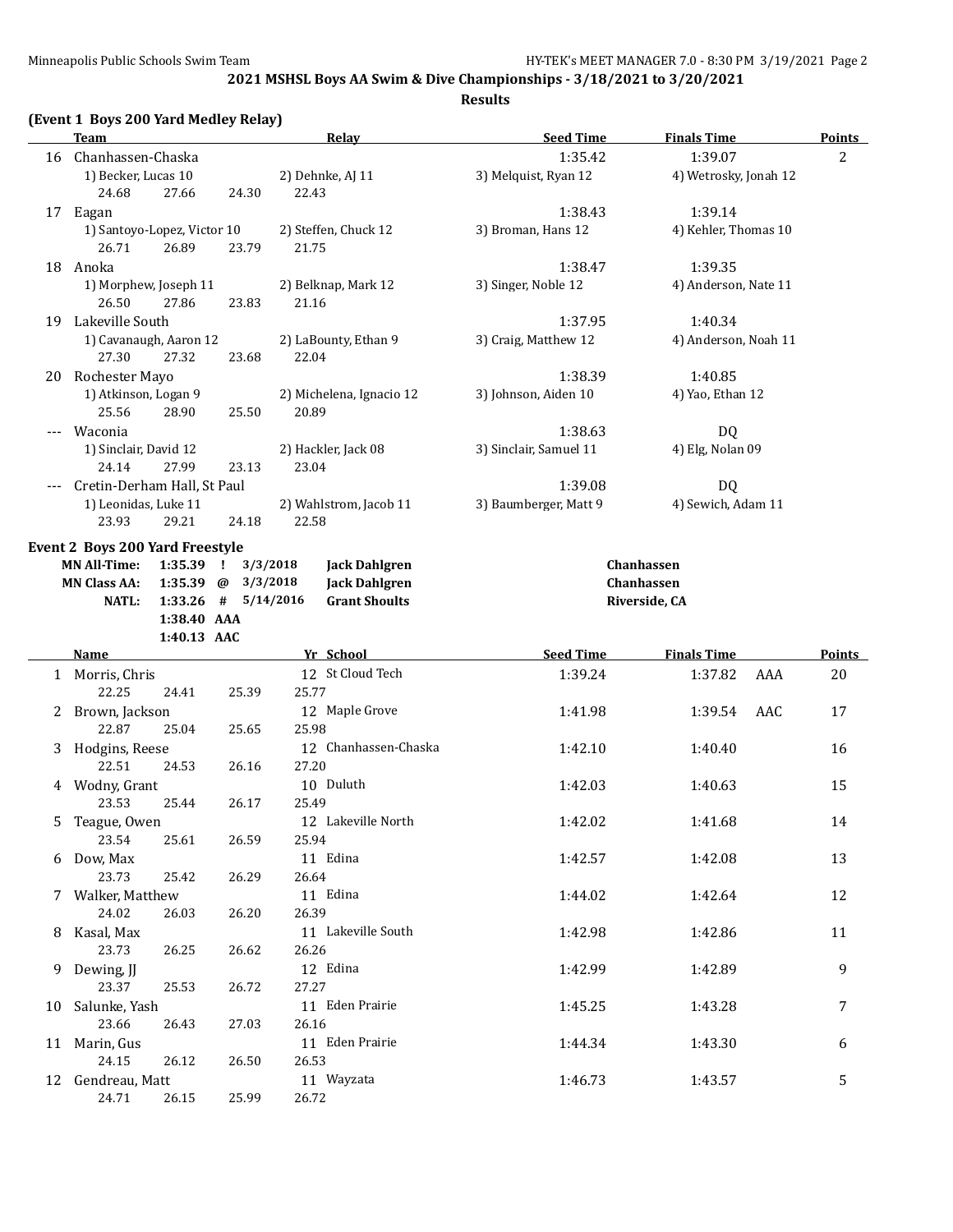**Results**

## **(Event 2 Boys 200 Yard Freestyle)**

|          | Name                                       |                          | Yr School                           | <b>Seed Time</b> | <b>Finals Time</b>      |     | <b>Points</b>  |
|----------|--------------------------------------------|--------------------------|-------------------------------------|------------------|-------------------------|-----|----------------|
|          | 13 D'Souza Larson, Rohan<br>23.28<br>26.02 | 27.41                    | 9 Edina<br>27.21                    | 1:44.48          | 1:43.92                 |     | 4              |
|          | 14 Schroeder, Evan<br>23.70<br>26.00       | 26.81                    | 12 Shakopee<br>27.65                | 1:43.30          | 1:44.16                 |     | 3              |
|          | 15 Peabody, Jonathan<br>23.58<br>26.62     | 27.27                    | 11 North St Paul<br>26.90           | 1:45.68          | 1:44.37                 |     | $\overline{2}$ |
| 16       | Thayer, Connor<br>24.25<br>26.21           | 27.06                    | 12 Prior Lake<br>27.35              | 1:43.92          | 1:44.87                 |     | $\mathbf{1}$   |
| 17       | Durand, Donovan<br>24.17<br>26.38          | 27.04                    | 12 Champlin Park<br>27.85           | 1:45.96          | 1:45.44                 |     |                |
|          | 18 Glenna, Matt<br>24.62<br>26.45          | 27.02                    | 11 Park, Cottage Grove<br>27.68     | 1:46.00          | 1:45.77                 |     |                |
|          | 19 Spitalnick, Joe<br>24.17<br>26.61       | 27.66                    | 12 St. Michael-Albertville<br>27.88 | 1:45.31          | 1:46.32                 |     |                |
|          | 20 Labno, Sullivan<br>24.35<br>27.38       | 28.11                    | 10 Rosemount<br>28.24               | 1:48.14          | 1:48.08                 |     |                |
|          | 21 Melsha, Nick<br>25.04<br>27.84          | 28.40                    | 12 Coon Rapids<br>28.01             | 1:47.42          | 1:49.29                 |     |                |
| $\cdots$ | Ciegler, Sam<br>23.94<br>26.46             | 27.54                    | 11 Stillwater<br>27.28              | 1:45.63          | DQ                      |     |                |
|          | Event 3 Boys 200 Yard IM                   |                          |                                     |                  |                         |     |                |
|          | <b>MN All-Time:</b><br>1:46.30             | 3/4/2017<br>$\mathbf{I}$ | <b>JohnThomas Larson</b>            |                  | <b>Minnesota Online</b> |     |                |
|          | <b>MN Class AA:</b><br>1:46.30 $\omega$    | 3/4/2017                 | <b>JohnThomas Larson</b>            |                  | <b>Minnesota Online</b> |     |                |
|          | <b>NATL:</b>                               | $1:41.39$ # $3/20/2011$  | <b>David Nolan</b>                  |                  | Hershey, PA             |     |                |
|          | 1:49.57 AAA                                |                          |                                     |                  |                         |     |                |
|          | 1:51.57 AAC                                |                          |                                     |                  |                         |     |                |
|          | Name                                       |                          | Yr School                           | <b>Seed Time</b> | <b>Finals Time</b>      |     | <b>Points</b>  |
|          | 1 Zheng, Hayden                            |                          | 12 St Louis Park                    | 1:50.07          | 1:47.36                 | AAA | 20             |
|          | 23.86<br>26.45                             | 30.09                    | 26.96                               |                  |                         |     |                |
|          | 2 Taft, Kai                                |                          | 11 Edina                            | 1:52.17          | 1:50.92                 | AAC | 17             |
|          | 23.86<br>28.34<br>3 Binder, Ben            | 31.99                    | 26.73<br>12 Minnetonka              | 1:52.35          |                         | AAC |                |
|          | 23.86<br>27.90                             | 32.41                    | 26.83                               |                  | 1:51.00                 |     | 16             |
|          | 4 Bloomquist, Aidan                        |                          | 12 Stillwater                       | 1:53.75          | 1:52.20                 |     | 15             |
|          | 24.04<br>28.44                             | 32.02                    | 27.70                               |                  |                         |     |                |
| 5.       | Logue, Luke                                |                          | 10 Eden Prairie                     | 1:57.44          | 1:52.61                 |     | 14             |
|          | 24.74<br>28.24                             | 32.83                    | 26.80                               |                  |                         |     |                |
|          | 6 Klukow, Charlie                          |                          | 12 Edina                            | 1:55.07          | 1:52.70                 |     | 13             |
|          | 24.55<br>28.03                             | 33.30                    | 26.82                               |                  |                         |     |                |
| 7        | Melsha, Will                               |                          | 12 Coon Rapids                      | 1:52.59          | 1:53.21                 |     | 12             |
|          | 25.05<br>28.20                             | 33.85                    | 26.11                               |                  |                         |     |                |
| 8        | Leonidas, Luke                             |                          | 11 Cretin-Derham Hall, St Paul      | 1:54.64          | 1:53.51                 |     | 11             |
|          | 24.11<br>27.80                             | 33.82                    | 27.78                               |                  |                         |     |                |
| 9        | Dunker, Josiah                             |                          | 12 Chanhassen-Chaska                | 1:56.36          | 1:54.17                 |     | 9              |
|          | 24.38<br>29.49                             | 33.31                    | 26.99                               |                  |                         |     |                |
| 10       | Boushee, Gage<br>25.17<br>29.03            | 34.06                    | 9 Lakeville South<br>26.11          | 1:55.82          | 1:54.37                 |     | 7              |
|          | 11 Kindseth, Evan                          |                          | 11 Rosemount                        | 1:56.26          | 1:55.22                 |     | 6              |
|          | 24.85<br>28.59                             | 35.54                    | 26.24                               |                  |                         |     |                |
|          | 12 Rabb, Noah                              |                          | 11 Andover                          | 1:53.79          | 1:55.47                 |     | 5              |
|          | 24.68<br>27.55                             | 35.77                    | 27.47                               |                  |                         |     |                |
|          | 13 Duffy, Keegan                           |                          | 12 Edina                            | 1:55.58          | 1:55.61                 |     | 4              |
|          | 24.80<br>28.98                             | 34.60                    | 27.23                               |                  |                         |     |                |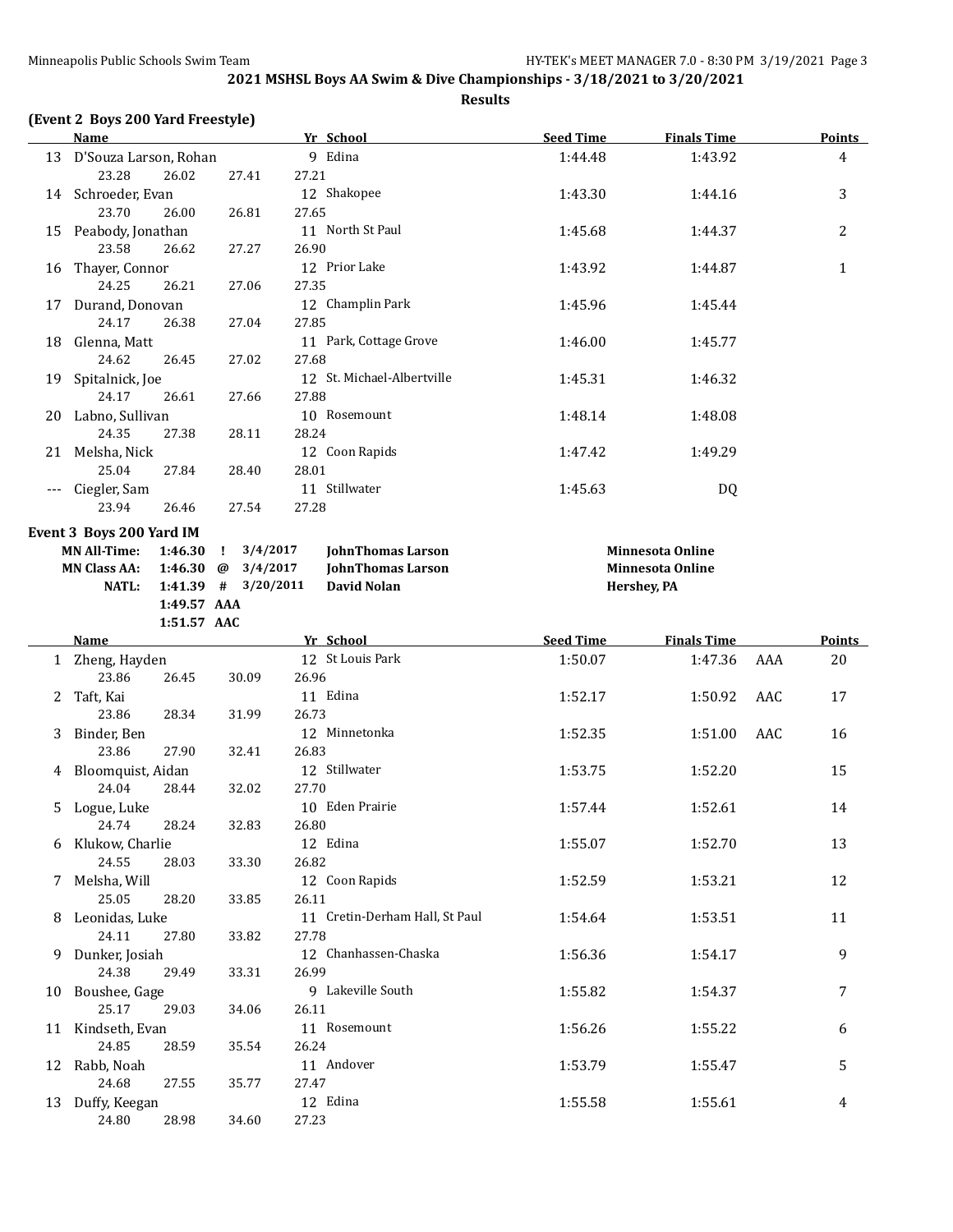**Results**

## **(Event 3 Boys 200 Yard IM)**

|               | <b>Name</b>                                                       |           |                      | Yr School                                  | <b>Seed Time</b>   | <b>Finals Time</b>      |     | <b>Points</b> |
|---------------|-------------------------------------------------------------------|-----------|----------------------|--------------------------------------------|--------------------|-------------------------|-----|---------------|
|               | 14 McGuirk, Ryan<br>25.27<br>27.52                                | 35.28     | 27.86                | 11 Minnetonka                              | 1:56.19            | 1:55.93                 |     | 3             |
| 15            | Sinclair, Samuel<br>24.46<br>29.28                                | 35.38     | 27.32                | 11 Waconia                                 | 1:55.54            | 1:56.44                 |     | 2             |
| 16            | Riekels, Gerrit<br>25.78<br>29.05                                 |           |                      | 10 Maple Grove                             | 1:59.44            | 1:58.15                 |     | $\mathbf{1}$  |
| 17            | Katkov, Arteom                                                    | 34.73     | 28.59                | 12 Elk River                               | 1:59.62            | 1:59.78                 |     |               |
| 18            | 25.45<br>29.82<br>Steffen, Chuck                                  | 35.40     | 29.11                | 12 Eagan                                   | 1:59.97            | 2:00.14                 |     |               |
| 19            | 26.10<br>30.23<br>Larson, Erik                                    | 33.64     | 30.17                | 12 Northfield                              | 1:59.19            | 2:00.72                 |     |               |
| 20            | 25.72<br>30.78<br>Starcevich, Nick                                | 35.86     | 28.36                | 11 Spring Lake Park                        | 1:58.31            | 2:00.75                 |     |               |
|               | 25.36<br>30.38<br>21 Gjevre, Max                                  | 34.03     | 30.98                | 11 Wayzata                                 | 2:02.47            | 2:01.86                 |     |               |
|               | 26.12<br>32.00<br><b>Event 4 Boys 50 Yard Freestyle</b>           | 34.33     | 29.41                |                                            |                    |                         |     |               |
|               | <b>MN All-Time:</b><br>19.97<br><b>MN Class AA:</b><br>19.97      | - 1<br>@  | 3/1/2019<br>3/1/2019 | <b>Peter Larson</b><br><b>Peter Larson</b> | Edina<br>Edina     |                         |     |               |
|               | <b>NATL:</b>                                                      | 20.54 AAA | 19.29 # 11/9/2013    | <b>Caeleb Dressel</b>                      |                    | <b>Springs Clay, FL</b> |     |               |
|               | <b>Name</b>                                                       | 20.91 AAC |                      | Yr School                                  | <b>Seed Time</b>   | <b>Finals Time</b>      |     | <b>Points</b> |
|               |                                                                   |           |                      | 12 Stillwater                              | 20.68              |                         |     | 20            |
| 1             | Whittington, Will                                                 |           |                      | 12 Maple Grove                             | 20.78              | 20.20                   | AAA |               |
| 2             | Baltes, Daniel                                                    |           |                      | 12 Chanhassen-Chaska                       |                    | 20.63                   | AAC | 17            |
| 3             | Bock, Evan                                                        |           |                      | 12 Chanhassen-Chaska                       | 21.46              | 20.81                   | AAC | 16            |
| 4             | Brennan, Sam                                                      |           |                      |                                            | 21.40              | 20.86                   | AAC | 15            |
| *5<br>$*5$    | Yao, Ethan                                                        |           |                      | 12 Rochester Mayo<br>12 Rochester Century  | 21.05              | 20.94                   |     | 13.50         |
|               | Nord, Owen                                                        |           |                      | 12 Centennial, Circle Pines                | 20.84              | 20.94                   |     | 13.50<br>12   |
| 7             | Belting, Hunter                                                   |           |                      | 11 Edina                                   | 21.60<br>21.74     | 21.33<br>21.34          |     | 11            |
| 8<br>9        | Thurk, Mikey                                                      |           |                      | 12 Stillwater                              |                    |                         |     | 9             |
| 10            | Baude, Jack<br>Anderson, Nate                                     |           |                      | 11 Anoka                                   | 21.37<br>21.62     | 21.37<br>21.40          |     | 7             |
| 11            | Reuter, Carsten                                                   |           |                      | 11 St Cloud Tech                           | 21.61              | 21.43                   |     | 6             |
| 12            | Sinclair, David                                                   |           |                      | 12 Waconia                                 | 21.53              | 21.48                   |     | 5             |
| 13            | Ruhl, Thomas                                                      |           |                      | JR Brainerd                                | 21.72              | 21.57                   |     | 4             |
|               | 14 McCarthy, Tommy                                                |           |                      | 12 Edina                                   | 21.73              | 21.61                   |     | 3             |
| 15            | Leibert, Nico                                                     |           | 10                   | Edina                                      | 21.87              | 21.65                   |     | 2             |
| 16            | Liew, Jalen                                                       |           |                      | 12 Maple Grove                             | 21.68              | 21.67                   |     | $\mathbf{1}$  |
| 17            | Santoyo-Lopez, Emilio                                             |           |                      | 12 Eagan                                   | 22.11              | 21.77                   |     |               |
| 18            | Kale, Nick                                                        |           | 12                   | Wayzata                                    | 21.98              | 21.81                   |     |               |
| 19            | Kirchner, John                                                    |           | 8                    | Wayzata                                    | 22.13              | 22.18                   |     |               |
| 20            | Schwartz, Devin                                                   |           | 12                   | Park, Cottage Grove                        | 22.16              | 22.31                   |     |               |
|               | 21 Keehn, Derek                                                   |           |                      | 10 Farmington                              | 21.86              | 22.39                   |     |               |
|               | <b>Event 5 Boys 1 mtr Diving</b><br><b>MN All-Time:</b><br>532.70 |           | 3/1/1997             | <b>Dan Croaston</b>                        |                    | <b>Champlin Park</b>    |     |               |
|               | <b>MN All-Time:</b><br>532.70                                     |           | 3/6/2010             | <b>Turner Eckstrom</b>                     | <b>Red Wing</b>    |                         |     |               |
|               | <b>MN Class AA:</b><br>526.20                                     | @         | 3/8/2003             | <b>Shaun Kennedy</b>                       | <b>Brainerd</b>    |                         |     |               |
|               | Name                                                              |           |                      | Yr School                                  | <b>Semis Score</b> | <b>Finals Score</b>     |     | <b>Points</b> |
| <b>Finals</b> |                                                                   |           |                      |                                            |                    |                         |     |               |
|               | 1 Barrett, Tyler                                                  |           |                      | 12 St. Michael-Albertville                 | 281.15             | 399.10                  |     | 20            |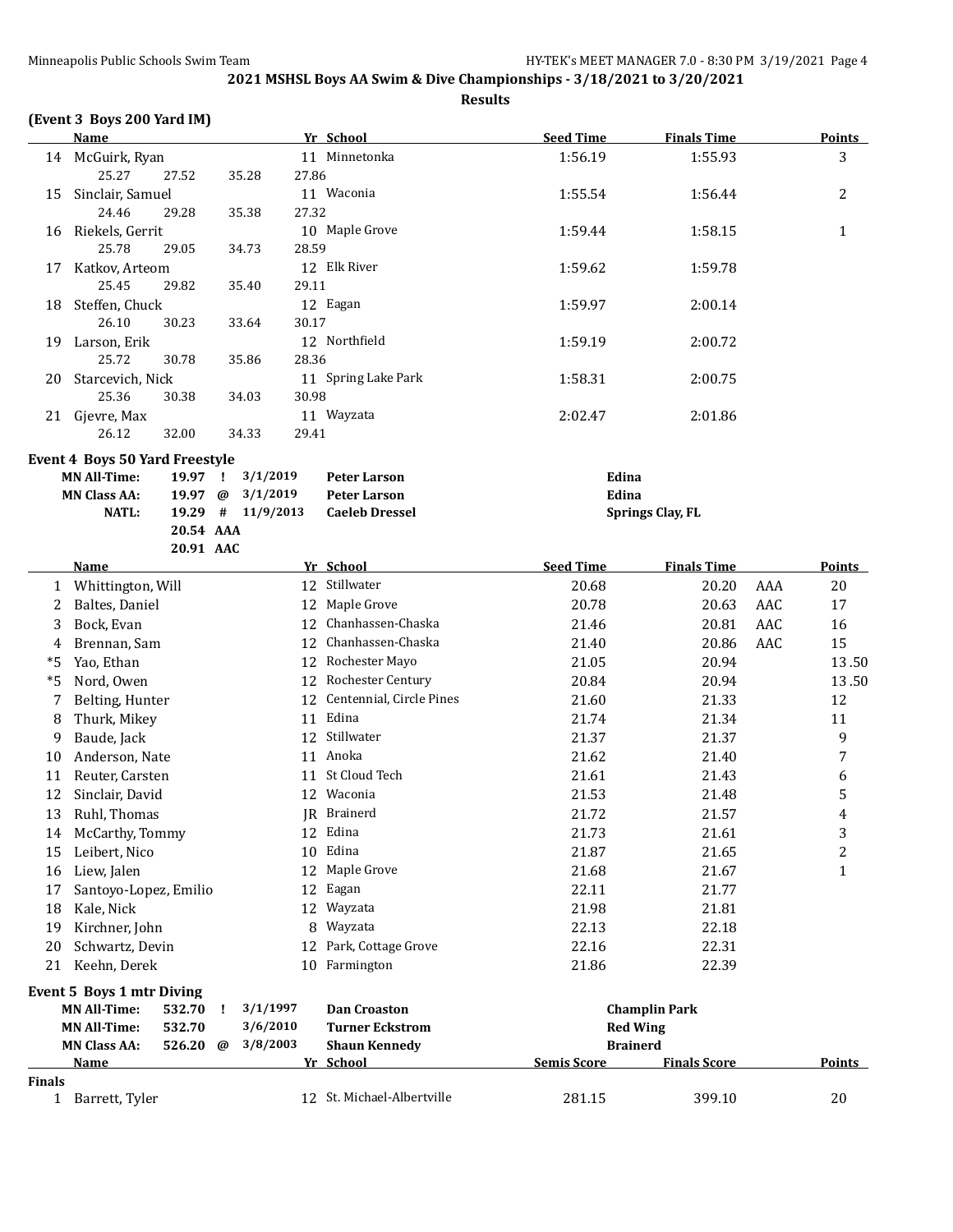**Results**

## **Finals ... (Event 5 Boys 1 mtr Diving)**

|             | <b>Name</b>                     |           |                           | Yr School                  | <b>Semis Score</b> | <b>Finals Score</b> | <b>Points</b> |
|-------------|---------------------------------|-----------|---------------------------|----------------------------|--------------------|---------------------|---------------|
| 2           | Fish, Stuart                    |           |                           | 12 Hopkins                 | 284.55             | 398.60              | 17            |
| 3           | Hlavachek, Sam                  |           |                           | 12 Elk River               | 272.20             | 396.70              | 16            |
| 4           | Sulistyo, Alex                  |           |                           | 12 Eastview                | 268.25             | 391.60              | 15            |
| 5           | Linde, Ben                      |           |                           | 11 Andover                 | 263.10             | 387.45              | 14            |
| 6           | Kantor, Austin                  |           | 10                        | Elk River                  | 259.10             | 365.40              | 13            |
| 7           | Gare, Keegan                    |           | 12                        | Lakeville South            | 269.55             | 363.85              | 12            |
| 8           | Haseman, Nick                   |           | 11                        | Wayzata                    | 249.05             | 352.40              | 11            |
| 9           | Wallen, Blake                   |           | 10                        | Prior Lake                 | 252.55             | 351.70              | 9             |
| 10          | Ross, Henry                     |           | 10                        | Wayzata                    | 250.40             | 347.75              | 7             |
| 11          | Poitevent, Oliver               |           | 12                        | Minnetonka                 | 266.65             | 347.40              | 6             |
| 12          | Fischbach, Luke                 |           | 12                        | Apple Valley               | 244.35             | 336.80              | 5             |
| 13          | Gerten, Lucas                   |           | 8                         | Rosemount                  | 242.85             | 335.05              | 4             |
| 14          | Simmer, Jack                    |           | 12                        | Coon Rapids                | 235.70             | 330.70              | 3             |
| 15          | Malone, Jackson                 |           | 11                        | Hopkins                    | 237.85             | 329.75              | 2             |
| 16          | Bussmann, Andrew                |           | 12                        | Minnetonka                 | 243.35             | 280.55              | $\mathbf{1}$  |
| Semi-Finals |                                 |           |                           |                            |                    |                     |               |
| 17          | Lester, Ryan                    |           |                           | 12 Hastings                | 233.20             |                     |               |
| 18          | Frost, Jacob                    |           | 12                        | Eagan                      | 227.25             |                     |               |
| 19          | Hall, Dillon                    |           | 12                        | Burnsville                 | 226.20             |                     |               |
| 20          | Rotter, Timothy                 |           | 11                        | Blaine                     | 224.10             |                     |               |
|             | Event 6 Boys 100 Yard Butterfly |           |                           |                            |                    |                     |               |
|             | <b>MN All-Time:</b>             | 48.11     | 3/18/2021<br>$\mathbf{I}$ | <b>Chris Morris</b>        |                    | Tech/Cath/Rocori    |               |
|             | <b>MN Class AA:</b>             | 48.11     | 3/18/2021<br>@            | <b>Chris Morris</b>        |                    | Tech/Cath/Rocori    |               |
|             | <b>NATL:</b>                    | 45.52 #   | 2/21/2013                 | <b>Joseph Schooling</b>    | <b>Bolles, FL</b>  |                     |               |
|             |                                 | 48.92 AAA |                           |                            |                    |                     |               |
|             |                                 | 49.95 AAC |                           |                            |                    |                     |               |
|             | Name                            |           |                           | Yr School                  | <b>Seed Time</b>   |                     |               |
|             |                                 |           |                           |                            |                    | <b>Finals Time</b>  | Points        |
| 1           | Morris, Chris<br>22.38          | 25.73     |                           | 12 St Cloud Tech           | 49.14              | 48.11!<br>AAA       | 20            |
| 2           | Deng, Alex                      |           |                           | 12 Eden Prairie            | 49.51              | 48.28<br>AAA        | 17            |
|             | 22.80                           | 25.48     |                           |                            |                    |                     |               |
| 3           | Bock, Evan                      | 25.78     |                           | 12 Chanhassen-Chaska       | 49.73              | AAA<br>48.48        | 16            |
|             | 22.70                           |           |                           |                            |                    |                     |               |
| 4           | Horton, Patrick<br>22.76        | 26.93     |                           | 11 Edina                   | 49.92              | AAC<br>49.69        | 15            |
|             |                                 |           |                           | 11 East Ridge              |                    |                     |               |
| 5           | Becker, Sven                    |           |                           |                            | 52.08              | 49.82<br>AAC        | 14            |
| 6           | 23.44<br>Witte, Carson          | 26.38     |                           | 11 Minnetonka              | 50.97              | AAC<br>49.92        | 13            |
|             | 23.20<br>7 Christenson, Elijah  | 26.72     |                           | 12 St. Michael-Albertville | 50.80              | 50.24               | 12            |
|             | 23.12                           | 27.12     |                           |                            |                    |                     |               |
| 8           | Berman, Elliot                  |           |                           | 12 Hopkins                 | 50.40              | 50.43               | 11            |
| 9           | 23.62<br>Brennan, Sam           | 26.81     |                           | 12 Chanhassen-Chaska       | 52.12              | 50.67               | 9             |
| 10          | 23.19<br>Schultze, Tyler        | 27.48     |                           | 11 Coon Rapids             | 51.22              | 50.79               | 7             |
|             | 23.50<br>11 Rudd, Joe           | 27.29     |                           | 12 Duluth                  | 51.08              | 50.84               | 6             |
|             | 23.80<br>12 Johnson, Ilya       | 27.04     |                           | 12 Wayzata                 | 51.65              | 50.94               | 5             |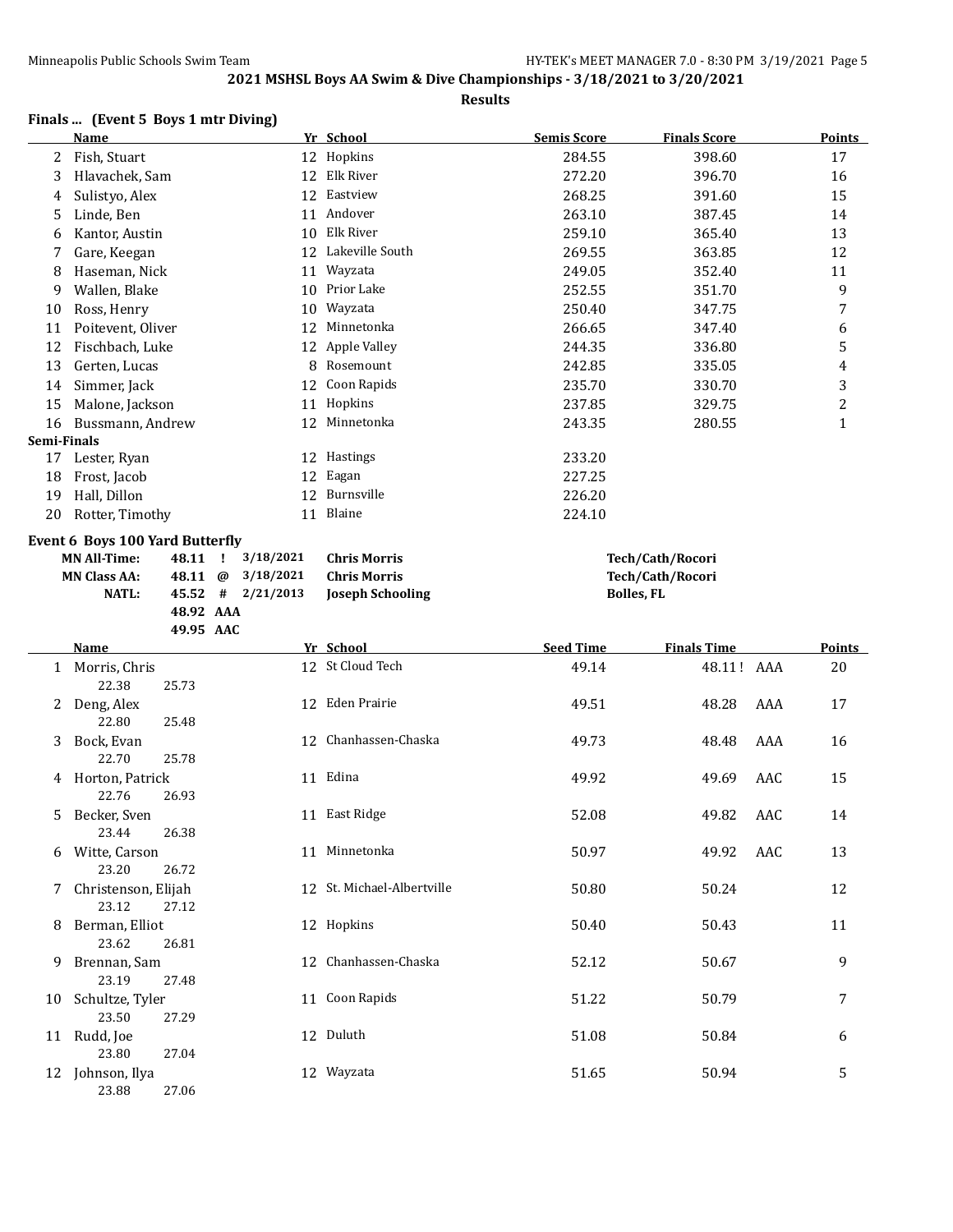| (Event 6 Boys 100 Yard Butterfly) |           |           |             |               |
|-----------------------------------|-----------|-----------|-------------|---------------|
| Name                              | Vr School | Seed Time | Finale Time | <b>Points</b> |

|     | <u>name</u>                              |                   | <u>if school</u>     | <u>seea lime</u> | <u>Finais Time</u> |     | <u> POINTS – </u> |
|-----|------------------------------------------|-------------------|----------------------|------------------|--------------------|-----|-------------------|
|     | 13 Rosenhagen, Henry<br>23.92<br>27.10   |                   | 11 Minnetonka        | 51.77            | 51.02              |     | 4                 |
|     | 14 Rosenwald, Cade<br>23.77<br>27.29     |                   | JR Brainerd          | 50.84            | 51.06              |     | 3                 |
|     | 15 Salunke, Yash<br>23.70<br>27.44       |                   | 11 Eden Prairie      | 51.32            | 51.14              |     | $\mathbf{2}$      |
|     | 16 Baude, Jack<br>23.64<br>27.51         |                   | 12 Stillwater        | 51.83            | 51.15              |     | $\mathbf{1}$      |
| 17  | Bergerson, Aidan<br>24.35<br>26.85       |                   | 12 Shakopee          | 51.93            | 51.20              |     |                   |
|     | *18 Schmeidel, Preston<br>24.11<br>27.11 |                   | 12 Elk River         | 51.08            | 51.22              |     |                   |
|     | *18 Binder, Ben<br>23.85<br>27.37        |                   | 12 Minnetonka        | 51.25            | 51.22              |     |                   |
|     | 20 Jensen, Philip<br>23.89<br>27.49      |                   | 11 Hastings          | 51.77            | 51.38              |     |                   |
|     | 21 McCarthy, Tommy<br>23.93<br>27.47     |                   | 12 Edina             | 51.81            | 51.40              |     |                   |
|     | 22 Hopp, Zachary<br>23.61<br>27.80       |                   | 12 Maple Grove       | 51.36            | 51.41              |     |                   |
|     | 23 Cordano, Jonathan<br>23.70<br>27.87   |                   | 12 St Paul Central   | 51.01            | 51.57              |     |                   |
|     | 24 Sinclair, Samuel<br>24.34<br>27.43    |                   | 11 Waconia           | 51.76            | 51.77              |     |                   |
|     | 25 McKee, Hiro<br>24.38<br>27.99         |                   | 11 St Louis Park     | 52.21            | 52.37              |     |                   |
|     | *26 Bild, Dalton<br>24.43<br>28.00       |                   | 11 Lakeville South   | 51.68            | 52.43              |     |                   |
| *26 | Shrestha, Nico<br>24.37<br>28.06         |                   | 12 Hopkins           | 51.78            | 52.43              |     |                   |
|     | 28 Abrahamson, Neil<br>24.73<br>27.75    |                   | 9 East Ridge         | 52.70            | 52.48              |     |                   |
| 29  | Mishuk, Jackson<br>24.39<br>28.17        |                   | 12 Prior Lake        | 51.81            | 52.56              |     |                   |
|     | 30 Watson, Brodie<br>24.63<br>28.07      |                   | 12 Stillwater        | 52.48            | 52.70              |     |                   |
|     | 31 Malecha, Ryan<br>29.16<br>23.92       |                   | 12 Northfield        | 52.53            | 53.08              |     |                   |
|     | 32 Privratsky, Will<br>24.74<br>29.04    |                   | 11 Spring Lake Park  | 54.00            | 53.78              |     |                   |
|     | Event 7 Boys 100 Yard Freestyle          |                   |                      |                  |                    |     |                   |
|     | <b>MN All-Time:</b><br>43.46             | 3/1/2019<br>- 1   | <b>Peter Larson</b>  | Edina            |                    |     |                   |
|     | <b>MN Class AA:</b><br>43.46 @           | 3/1/2019          | <b>Peter Larson</b>  | Edina            |                    |     |                   |
|     | <b>NATL:</b>                             | 42.34 # 3/20/2011 | David Nolan          |                  | Hershey, PA        |     |                   |
|     |                                          | 44.95 AAA         |                      |                  |                    |     |                   |
|     |                                          | 45.73 AAC         |                      |                  |                    |     |                   |
|     | <b>Name</b>                              |                   | Yr School            | <b>Seed Time</b> | <b>Finals Time</b> |     | <b>Points</b>     |
|     | 1 Whittington, Will<br>21.01<br>23.13    |                   | 12 Stillwater        | 45.19            | 44.14              | AAA | 20                |
| 2   | Baltes, Daniel<br>21.70<br>23.36         |                   | 12 Maple Grove       | 45.84            | 45.06              | AAC | 17                |
|     | 3 Hodgins, Reese<br>22.02<br>24.01       |                   | 12 Chanhassen-Chaska | 46.79            | 46.03              |     | 16                |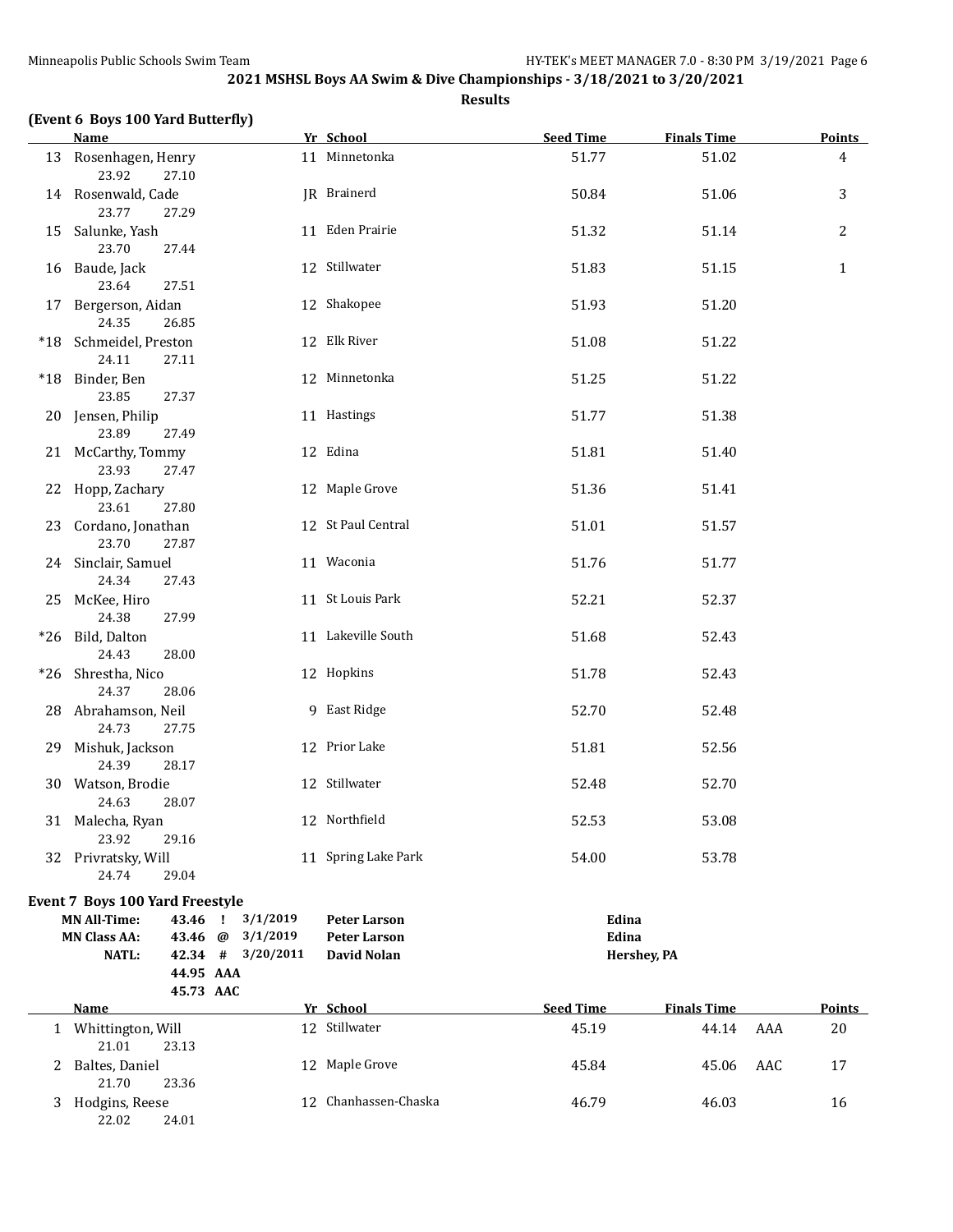|  | (Event 7 Boys 100 Yard Freestyle) |  |  |
|--|-----------------------------------|--|--|
|--|-----------------------------------|--|--|

|       | <b>Name</b>                            | Yr School                   | <b>Seed Time</b> | <b>Finals Time</b> | <b>Points</b> |
|-------|----------------------------------------|-----------------------------|------------------|--------------------|---------------|
|       | 4 Dickerson, Ezra                      | 12 St. Michael-Albertville  | 46.97            | 46.09              | 15            |
|       | 21.87<br>24.22                         |                             |                  |                    |               |
| 5.    | Nord, Owen                             | 12 Rochester Century        | 46.29            | 46.22              | 14            |
|       | 22.43<br>23.79                         |                             |                  |                    |               |
|       | 6 Yao, Ethan                           | 12 Rochester Mayo           | 46.44            | 46.61              | 13            |
|       | 22.39<br>24.22                         |                             |                  |                    |               |
|       | 7 Reuter, Carsten                      | 11 St Cloud Tech            | 46.63            | 46.94              | 12            |
|       | 22.50<br>24.44                         |                             |                  |                    |               |
|       | *8 Dunker, Josiah                      | 12 Chanhassen-Chaska        | 47.97            | 46.95              | 10            |
|       | 22.55<br>24.40                         |                             |                  |                    |               |
|       | *8 Dow, Max                            | 11 Edina                    | 46.92            | 46.95              | 10            |
|       | 22.92<br>24.03                         |                             |                  |                    |               |
|       | 10 Thurk, Mikey                        | 11 Edina                    | 47.58            | 47.06              | 7             |
|       | 22.54<br>24.52                         |                             |                  |                    |               |
|       | 11 Keller, Ben                         | 12 Minnetonka               | 47.67            | 47.18              | 6             |
|       | 22.43<br>24.75                         |                             |                  |                    |               |
|       | 12 Anderson, Nate                      | 11 Anoka                    | 47.01            | 47.23              | 5             |
|       | 22.82<br>24.41                         |                             |                  |                    |               |
|       | 13 Kuepers, Mason                      | SO Brainerd                 | 48.19            | 47.44              | 4             |
|       | 22.89<br>24.55                         |                             |                  |                    |               |
|       | 14 Kasal, Max                          | 11 Lakeville South          | 47.98            | 47.52              | 3             |
|       | 22.70<br>24.82                         |                             |                  |                    |               |
|       | 15 Santoyo-Lopez, Emilio               | 12 Eagan                    | 48.69            | 47.78              | 2             |
|       | 22.71<br>25.07                         |                             |                  |                    |               |
|       | 16 Leibert, Nico                       | 10 Edina                    | 47.94            | 47.84              | 1             |
|       | 23.13<br>24.71                         |                             |                  |                    |               |
|       | 17 St Clair, Ben                       | 12 St Louis Park            | 47.94            | 47.87              |               |
|       | 22.73<br>25.14                         |                             |                  |                    |               |
|       | 18 Coborn, Willy                       | 10 North St Paul            | 48.06            | 47.89              |               |
|       | 22.74<br>25.15                         |                             |                  |                    |               |
|       | 19 Starcevich, Nick                    | 11 Spring Lake Park         | 48.13            | 47.93              |               |
|       | 22.73<br>25.20                         |                             |                  |                    |               |
|       | 20 Gillen, Aidan                       | 12 Centennial, Circle Pines | 48.08            | 48.03              |               |
|       | 22.99<br>25.04                         | 12 Waconia                  |                  |                    |               |
|       | 21 Sinclair, David                     |                             | 47.75            | 48.04              |               |
|       | 22.79<br>25.25                         | 11 Lakeville North          |                  | 48.09              |               |
|       | 22 Satterlee, Marcus<br>22.85<br>25.24 |                             | 46.97            |                    |               |
| $*23$ | Glenna, Matt                           | 11 Park, Cottage Grove      | 48.53            | 48.25              |               |
|       | 23.22<br>25.03                         |                             |                  |                    |               |
|       |                                        | 12 Shakopee                 |                  |                    |               |
| $*23$ | Schroeder, Evan<br>22.85<br>25.40      |                             | 47.32            | 48.25              |               |
|       | Kirchner, John                         | 8 Wayzata                   | 48.34            | 48.26              |               |
| 25    | 23.27<br>24.99                         |                             |                  |                    |               |
| 26    | Craig, Matthew                         | 12 Lakeville South          | 48.03            | 48.97              |               |
|       | 23.21<br>25.76                         |                             |                  |                    |               |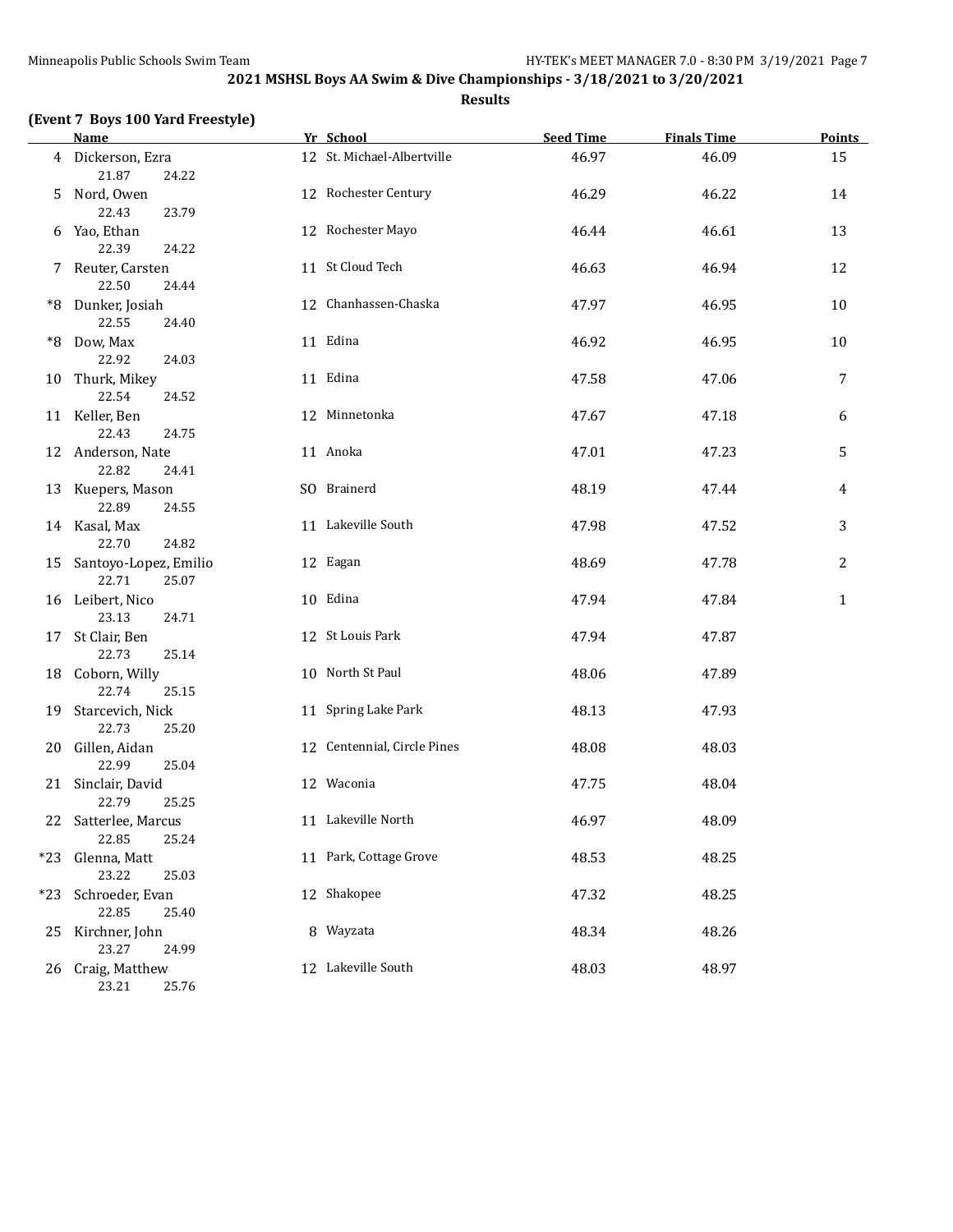|   | <b>Event 8 Boys 500 Yard Freestyle</b><br><b>MN All-Time:</b><br><b>MN Class AA:</b><br><b>NATL:</b> | 4:16.92<br>4:16.92<br>$4:12.87$ #<br>4:28.38 AAA<br>4:33.10 AAC | 3/4/2017<br>$\mathbf{I}$<br>3/4/2017<br>@<br>5/14/2016 |                   | <b>JohnThomas Larson</b><br><b>JohnThomas Larson</b><br><b>Grant Shoults</b> |       |       |                  | Minnesota Online<br><b>Minnesota Online</b><br>Riverside, CA |     |               |
|---|------------------------------------------------------------------------------------------------------|-----------------------------------------------------------------|--------------------------------------------------------|-------------------|------------------------------------------------------------------------------|-------|-------|------------------|--------------------------------------------------------------|-----|---------------|
|   | <b>Name</b>                                                                                          |                                                                 |                                                        |                   | Yr School                                                                    |       |       | <b>Seed Time</b> | <b>Finals Time</b>                                           |     | <b>Points</b> |
|   | 1 Brown, Jackson<br>23.63<br>27.71                                                                   | 26.21<br>26.76                                                  | 26.79                                                  | 27.26             | 12 Maple Grove<br>27.62                                                      | 27.95 | 27.29 | 4:32.13<br>27.59 | 4:28.81                                                      | AAC | $20\,$        |
| 2 | Kindseth, Evan<br>24.46<br>27.85                                                                     | 26.62<br>27.49                                                  | 26.81                                                  | 27.14             | 11 Rosemount<br>27.35                                                        | 27.62 | 27.63 | 4:34.88<br>27.83 | 4:30.80                                                      | AAC | 17            |
| 3 | Wodny, Grant<br>24.42<br>28.01                                                                       | 26.97<br>27.12                                                  | 27.17                                                  | 27.38             | 10 Duluth<br>27.87                                                           | 28.50 | 27.71 | 4:39.84<br>28.61 | 4:33.76                                                      |     | 16            |
|   | 4 Dewing, JJ<br>24.66<br>28.25                                                                       | 26.52<br>28.24                                                  | 27.51                                                  | 12 Edina<br>27.80 | 27.97                                                                        | 27.83 | 27.97 | 4:39.60<br>28.14 | 4:34.89                                                      |     | 15            |
| 5 | Teague, Owen<br>24.77<br>27.97                                                                       | 26.83<br>26.37                                                  | 27.76                                                  | 28.04             | 12 Lakeville North<br>28.12                                                  | 28.55 | 28.36 | 4:36.95<br>28.38 | 4:35.15                                                      |     | 14            |
| 6 | Klukow, Charlie<br>24.36<br>28.87                                                                    | 26.45<br>28.04                                                  | 27.43                                                  | 12 Edina<br>27.72 | 28.13                                                                        | 28.31 | 28.41 | 4:36.78<br>28.74 | 4:36.46                                                      |     | 13            |
|   | 7 Boushee, Gage<br>24.99<br>28.69                                                                    | 27.07<br>27.54                                                  | 27.72                                                  | 28.31             | 9 Lakeville South<br>28.57                                                   | 28.57 | 28.75 | 4:46.84<br>28.70 | 4:38.91                                                      |     | 12            |
| 8 | Wargin, Knute<br>24.63<br>28.18                                                                      | 27.44<br>27.94                                                  | 28.21                                                  | 28.76             | 12 Minnetonka<br>28.74                                                       | 28.73 | 28.83 | 4:43.38<br>28.40 | 4:39.86                                                      |     | 11            |
|   | 9 Walker, Matthew<br>25.68<br>28.22                                                                  | 27.96<br>26.75                                                  | 28.50                                                  | 11 Edina<br>28.31 | 28.53                                                                        | 28.42 | 28.77 | 4:42.38<br>28.87 | 4:40.01                                                      |     | 9             |
|   | 10 Hughes, Brennan<br>24.66<br>29.51                                                                 | 26.84<br>28.78                                                  | 27.54                                                  | 11 Edina<br>28.03 | 28.81                                                                        | 28.78 | 29.12 | 4:40.22<br>29.27 | 4:41.34                                                      |     | 7             |
|   | 11 Gendreau, Matt<br>25.78<br>28.40                                                                  | 28.72<br>28.00                                                  | 28.83                                                  |                   | 11 Wayzata<br>28.88 29.12                                                    | 28.73 | 28.81 | 4:52.94<br>29.26 | 4:44.53                                                      |     | 6             |
|   | 12 Slavik, Brayden<br>24.35<br>30.47                                                                 | 27.22<br>28.46                                                  | 28.46                                                  | 28.81             | 11 Chanhassen-Chaska<br>29.18                                                | 29.59 | 29.51 | 4:44.95<br>30.23 | 4:46.28                                                      |     | 5             |
|   | 13 Peabody, Jonathan<br>25.01<br>29.29                                                               | 28.15<br>27.94                                                  | 28.77                                                  | 29.36             | 11 North St Paul<br>29.70                                                    | 29.82 | 29.97 | 4:53.56<br>29.91 | 4:47.92                                                      |     | 4             |
|   | 14 Ciegler, Sam<br>25.51<br>29.72                                                                    | 28.00<br>28.75                                                  | 28.62                                                  | 29.15             | 11 Stillwater<br>29.61                                                       | 29.81 | 30.07 | 4:50.25<br>30.00 | 4:49.24                                                      |     | 3             |
|   | 15 Barajas, Andre<br>28.01<br>30.03                                                                  | 26.88<br>29.35                                                  | 28.82                                                  | 28.91             | 11 St Louis Park<br>29.79                                                    | 30.00 | 30.18 | 4:41.82<br>30.35 | 4:52.32                                                      |     | 2             |
|   | 16 Seversen, Gunnar<br>26.06<br>30.02                                                                | 28.91<br>28.69                                                  | 30.17                                                  | 29.56             | Woodbury<br>29.92                                                            | 29.92 | 30.34 | 4:48.38<br>29.92 | 4:53.51                                                      |     | $\mathbf{1}$  |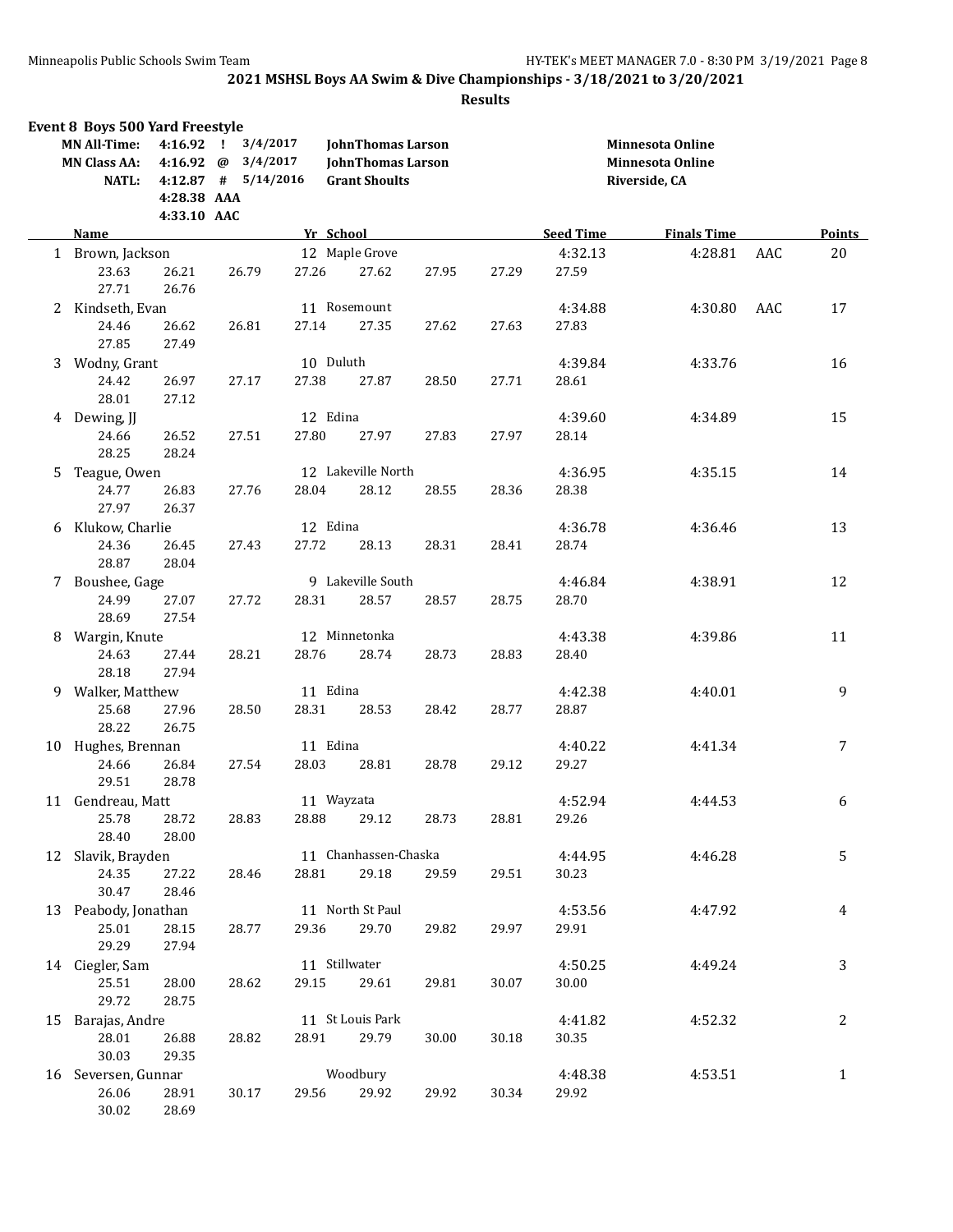**Results**

|                     | Name        |       |                             | Yr School |                  |       |       | <b>Seed Time</b> | <b>Finals Time</b> | <b>Points</b> |
|---------------------|-------------|-------|-----------------------------|-----------|------------------|-------|-------|------------------|--------------------|---------------|
| 17                  | Pham, Alain |       |                             |           | 10 Champlin Park |       |       | 4:58.19          | 4:57.01            |               |
|                     | 26.42       | 28.57 | 30.02                       | 30.15     | 30.43            | 30.33 | 30.57 | 30.75            |                    |               |
|                     | 30.72       | 29.05 |                             |           |                  |       |       |                  |                    |               |
| Gulaid, Liam<br>18  |             |       | 12 Centennial, Circle Pines |           |                  |       |       | 5:02.31          | 4:58.76            |               |
|                     | 26.35       | 28.52 | 29.98                       | 30.64     | 30.20            | 30.49 | 31.39 | 30.81            |                    |               |
|                     | 30.55       | 29.83 |                             |           |                  |       |       |                  |                    |               |
| Hoffmann, Tom<br>19 |             |       |                             |           | 12 St Cloud Tech |       |       | 4:55.80          | 4:58.80            |               |
|                     | 25.94       | 28.93 | 29.36                       | 29.93     | 31.37            | 30.79 | 31.01 | 30.83            |                    |               |
|                     | 30.78       | 29.86 |                             |           |                  |       |       |                  |                    |               |

#### **Event 9 Boys 200 Yard Freestyle Relay**

| <b>MN All-Time:</b> | $1:22.54$ !             | 3/18/2021 | Chanhassen-Chaska                                 | Chan-Chaska |
|---------------------|-------------------------|-----------|---------------------------------------------------|-------------|
|                     |                         |           | R Hodgins, J Dunker, S Brennan, E Bock            |             |
| <b>MN Class AA:</b> | 1:22.54 @ $3/18/2021$   |           | Chanhassen-Chaska                                 | Chan-Chaska |
|                     |                         |           | R Hodgins, J Dunker, S Brennan, E Bock            |             |
| NATL:               | $1:19.27$ # $3/20/2012$ |           | <b>Iacksonville Bolles. FL</b>                    |             |
|                     |                         |           | R. Murphy, J. Schooling, S. Condorelli, E. Goosen |             |
|                     | 1:24.80 AAA             |           |                                                   |             |

**1:25.86 AAC**

|    | <b>Team</b>             |       | Relay                | <b>Seed Time</b>       | <b>Finals Time</b>       | <b>Points</b> |
|----|-------------------------|-------|----------------------|------------------------|--------------------------|---------------|
|    | 1 Chanhassen-Chaska     |       |                      | 1:26.94                | 1:22.54! AAA             | 40            |
|    | 1) Hodgins, Reese 12    |       | 2) Dunker, Josiah 12 | 3) Brennan, Sam 12     | 4) Bock, Evan 12         |               |
|    | 21.14<br>20.92          | 20.24 | 20.24                |                        |                          |               |
| 2  | Stillwater              |       |                      | 1:24.42                | 1:24.24<br>AAA           | 34            |
|    | 1) Bloomquist, Aidan 12 |       | 2) Baude, Jack 12    | 3) Watson, Brodie 12   | 4) Whittington, Will 12  |               |
|    | 21.03<br>21.53          | 21.72 | 19.96                |                        |                          |               |
| 3  | Maple Grove             |       |                      | 1:26.64                | 1:24.83<br>AAC           | 32            |
|    | 1) Baltes, Daniel 12    |       | 2) Liew, Jalen 12    | 3) Hopp, Zachary 12    | 4) Brown, Jackson 12     |               |
|    | 20.73<br>21.38          | 21.30 | 21.42                |                        |                          |               |
|    | 4 Edina                 |       |                      | 1:25.92                | 1:24.93<br>AAC           | 30            |
|    | 1) Thurk, Mikey 11      |       | 2) Taft, Kai 11      | 3) Dow, Max 11         | 4) McCarthy, Tommy 12    |               |
|    | 21.47<br>21.38          | 21.00 | 21.08                |                        |                          |               |
| 5. | Eden Prairie            |       |                      | 1:26.79                | 1:25.84<br>AAC           | 28            |
|    | 1) Demidov, Artem 12    |       | 2) Salunke, Yash 11  | 3) Howard, Eric 10     | 4) Ellis, Wilson 11      |               |
|    | 21.28<br>21.51          | 21.74 | 21.31                |                        |                          |               |
| 6  | Lakeville South         |       |                      | 1:27.76                | 1:26.34                  | 26            |
|    | 1) Bild, Dalton 11      |       | 2) Boushee, Gage 9   | 3) Kasal, Max 11       | 4) Craig, Matthew 12     |               |
|    | 22.09<br>21.83          | 21.13 | 21.29                |                        |                          |               |
| 7  | Minnetonka              |       |                      | 1:27.80                | 1:26.57                  | 24            |
|    | 1) Binder, Ben 12       |       | 2) Witte, Carson 11  | 3) Hawks, Xander 12    | 4) Mallea, Andres 12     |               |
|    | 21.69<br>21.40          | 21.74 | 21.74                |                        |                          |               |
| 8  | St Cloud Tech           |       |                      | 1:28.15                | 1:27.17                  | 22            |
|    | 1) Reuter, Carsten 11   |       | 2) Davis, Micah 7    | 3) Hoffmann, Tom 12    | 4) Morris, Chris 12      |               |
|    | 22.43<br>22.01          | 22.40 | 20.33                |                        |                          |               |
| 9  | Rochester Century       |       |                      | 1:28.60                | 1:27.19                  | 18            |
|    | 1) Nord, Owen 12        |       | 2) Homme, Jack 10    | 3) Nord, Aidan         | 4) Bargfrede, Jameson 11 |               |
|    | 21.30<br>21.53          | 22.28 | 22.08                |                        |                          |               |
| 10 | Lakeville North         |       |                      | 1:28.72                | 1:27.37                  | 14            |
|    | 1) Satterlee, Marcus 11 |       | 2) Ray, Justus 10    | 3) Klinkner, Tayen 12  | 4) Teague, Owen 12       |               |
|    | 21.85<br>21.91          | 22.28 | 21.33                |                        |                          |               |
|    | 11 Prior Lake           |       |                      | 1:29.52                | 1:28.32                  | 12            |
|    | 1) Wiedeman, Nicholas   |       | 2) Thayer, Connor 12 | 3) Anderson, Gunnar 12 | 4) Buss, Tyler 12        |               |
|    | 22.60<br>21.46          | 22.54 | 21.72                |                        |                          |               |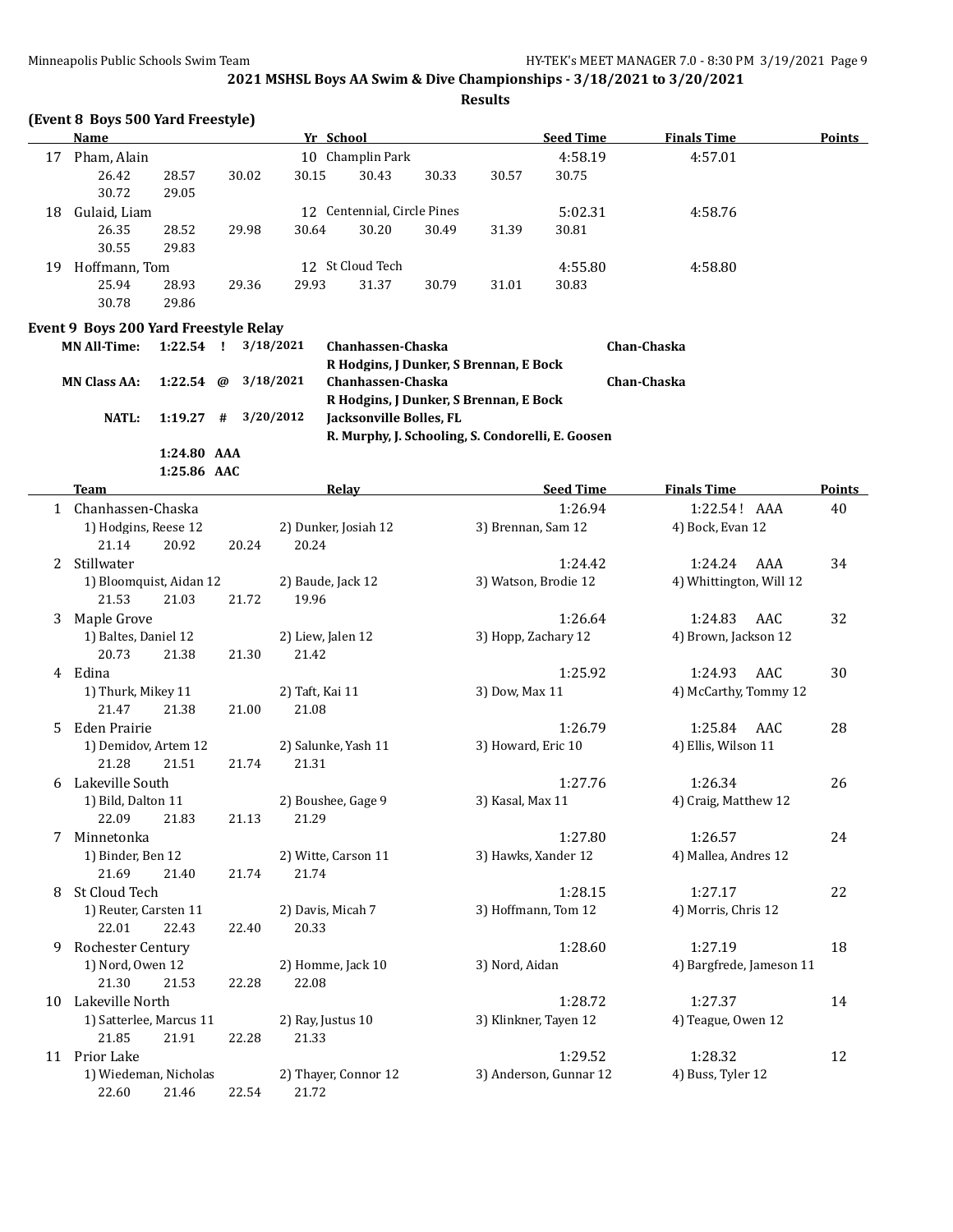| (Event 9 Boys 200 Yard Freestyle Relay) |
|-----------------------------------------|
|                                         |

|    | <b>Team</b>                              |                   | <b>Relay</b>           | <b>Seed Time</b>        | <b>Finals Time</b>       | <b>Points</b>  |
|----|------------------------------------------|-------------------|------------------------|-------------------------|--------------------------|----------------|
|    | 12 St Paul Central                       |                   |                        | 1:30.87                 | 1:28.97                  | 10             |
|    | 1) Cordano, Jonathan 12                  |                   | 2) Ricker, Joseph 12   | 3) Wencel, Campbell 10  | 4) Ries, Everett 12      |                |
|    | 22.61<br>22.07                           | 22.33             | 21.96                  |                         |                          |                |
|    | 13 Anoka                                 |                   |                        | 1:29.19                 | 1:29.17                  | 8              |
|    | 1) Anderson, Nate 11                     |                   | 2) Singer, Noble 12    | 3) Guy, Jack 11         | 4) Day, Logan 11         |                |
|    | 21.76<br>21.87                           | 23.13             | 22.41                  |                         |                          |                |
|    | 14 Duluth                                |                   |                        | 1:29.62                 | 1:29.39                  | 6              |
|    | 1) Schomberg, Ezra 12                    |                   | 2) Pry, Kaleb 11       | 3) Manchester, Dylan 10 | 4) Wodny, Grant 10       |                |
|    | 22.60<br>22.68                           | 22.43             | 21.68                  |                         |                          |                |
|    | 15 Eagan                                 |                   |                        | 1:30.34                 | 1:29.40                  | 4              |
|    | 1) Santoyo-Lopez, Emilio 12              |                   | 2) Kehler, Thomas 10   | 3) Shrestha, Roni 12    | 4) Steffen, Chuck 12     |                |
|    | 21.74<br>22.15                           | 22.71             | 22.80                  |                         |                          |                |
|    | 16 Hopkins                               |                   |                        | 1:30.66                 | 1:29.63                  | $\overline{2}$ |
|    | 1) Boggess, Josh 12                      |                   | 2) Sullivan, Matt 12   | 3) Witham, Landon 12    | 4) Robinson, Max 12      |                |
|    | 22.61<br>22.51                           | 22.82             | 21.69                  |                         |                          |                |
| 17 | Spring Lake Park                         |                   |                        | 1:28.93                 | 1:30.11                  |                |
|    | 1) Ripken, Braden 10                     |                   | 2) Starcevich, Nick 11 | 3) Privratsky, Will 11  | 4) Clark, Sam 10         |                |
|    | 22.75<br>22.23                           | 22.63             | 22.50                  |                         |                          |                |
|    | 18 Wayzata                               |                   |                        | 1:31.53                 | 1:31.01                  |                |
|    | 1) Kenigsberg, Leo 09                    |                   | 2) Liu, Adam 10        | 3) Hou, Caden 10        | 4) Gendreau, Matt 11     |                |
|    | 23.41<br>23.30                           | 22.51             | 21.79                  |                         |                          |                |
| 19 | East Ridge                               |                   |                        | 1:31.45                 | 1:31.59                  |                |
|    | 1) Abrahamson, Neil 9                    |                   | 2) Floczak, Lucas 11   | 3) Watson, Sebastian 11 | 4) Langstraat, Nathan 10 |                |
|    | 23.25<br>22.73                           | 22.85             | 22.76                  |                         |                          |                |
|    | <b>Brainerd</b>                          |                   |                        | 1:26.32                 | DQ                       |                |
|    | 1) Ruhl, Thomas JR                       |                   | 2) Rosenwald, Cade JR  | 3) Tatge, Parker SO     | 4) Kuepers, Mason SO     |                |
|    | 21.71<br>22.08                           | 21.19             | 21.39                  |                         |                          |                |
|    | <b>Event 10 Boys 100 Yard Backstroke</b> |                   |                        |                         |                          |                |
|    | <b>MN All-Time:</b><br>47.52 !           | 3/3/2018          | <b>Jack Dahlgren</b>   |                         | Chanhassen               |                |
|    | <b>MN Class AA:</b><br>47.52 @           | 3/3/2018          | <b>Jack Dahlgren</b>   |                         | <b>Chanhassen</b>        |                |
|    | <b>NATL:</b>                             | 45.34 # 3/20/2012 | <b>Ryan Murphy</b>     |                         | Jacksonville, FL         |                |
|    | 49.38 AAA                                |                   |                        |                         |                          |                |
|    | 50.37 AAC                                |                   |                        |                         |                          |                |
|    | <b>Name</b>                              |                   | Yr School              | <b>Seed Time</b>        | <b>Finals Time</b>       | <b>Points</b>  |

|    | Name            | Yr School                      | <b>Seed Time</b> | <b>Finals Time</b> |     | Points |
|----|-----------------|--------------------------------|------------------|--------------------|-----|--------|
|    | Logue, Luke     | 10 Eden Prairie                | 52.31            | 49.59              | AAC | 20     |
|    | 24.06<br>25.53  |                                |                  |                    |     |        |
| 2  | Horton, Patrick | 11 Edina                       | 51.42            | 49.70              | AAC | 17     |
|    | 24.29<br>25.41  |                                |                  |                    |     |        |
| 3  | Becker, Sven    | 11 East Ridge                  | 52.50            | 49.92              | AAC | 16     |
|    | 24.45<br>25.47  |                                |                  |                    |     |        |
| 4  | Leonidas, Luke  | 11 Cretin-Derham Hall, St Paul | 51.77            | 50.35              | AAC | 15     |
|    | 25.95<br>24.40  |                                |                  |                    |     |        |
| 5. | Melsha, Will    | 12 Coon Rapids                 | 50.88            | 50.83              |     | 14     |
|    | 24.80<br>26.03  |                                |                  |                    |     |        |
| 6  | Dickerson, Ezra | 12 St. Michael-Albertville     | 52.03            | 50.91              |     | 13     |
|    | 24.51<br>26.40  |                                |                  |                    |     |        |
| 7  | Jensen, Philip  | 11 Hastings                    | 52.01            | 51.09              |     | 12     |
|    | 24.70<br>26.39  |                                |                  |                    |     |        |
| 8  | Duffy, Keegan   | 12 Edina                       | 51.70            | 51.29              |     | 11     |
|    | 24.64<br>26.65  |                                |                  |                    |     |        |
| 9. | Rabb, Noah      | 11 Andover                     | 51.26            | 51.46              |     | 9      |
|    | 24.77<br>26.69  |                                |                  |                    |     |        |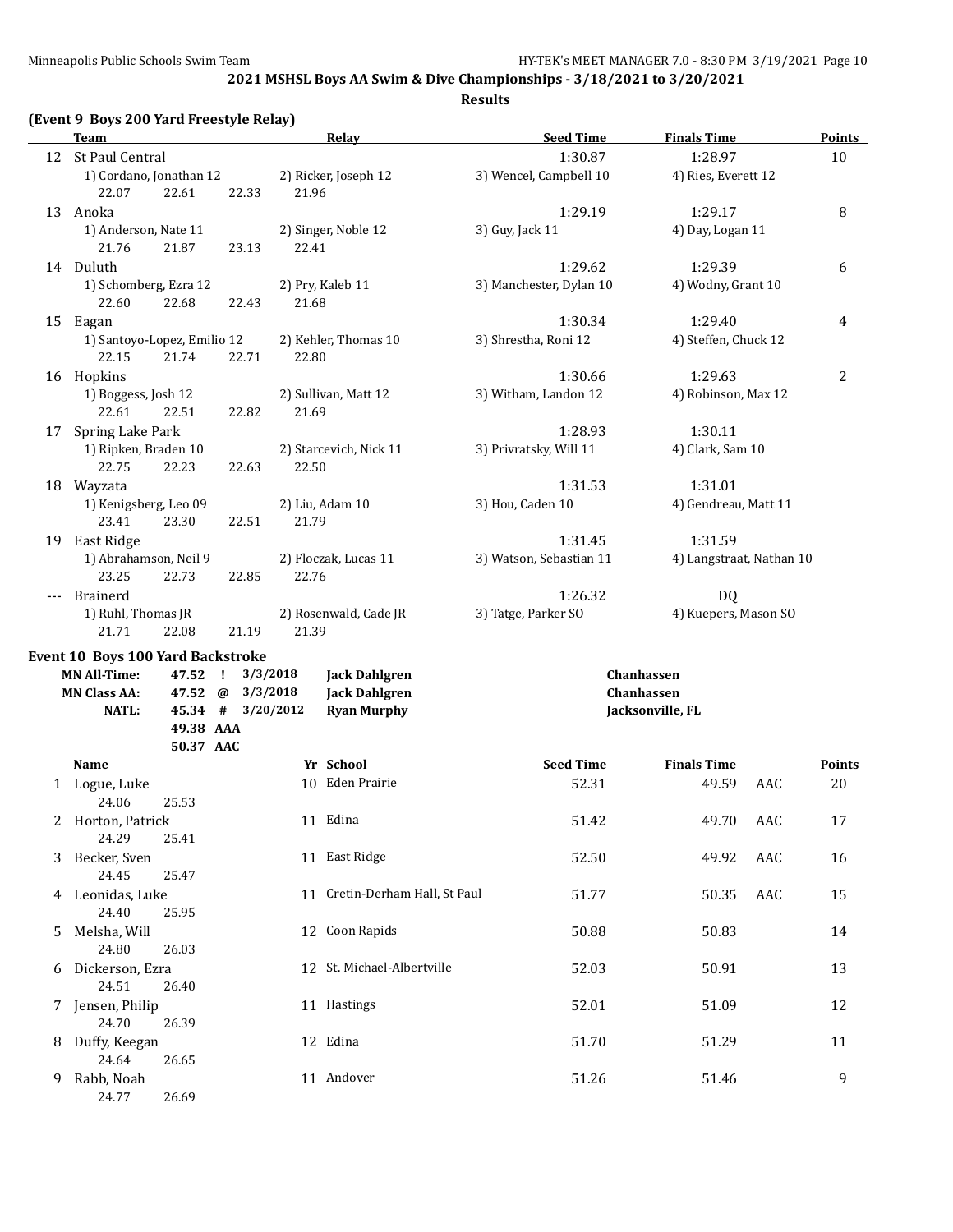**MN Class AA: 53.86 @ 3/2/2019 Hayden Zheng St Louis Park NATL: 52.52 # 3/16/2019 Joshua Matheny Pittsburgh, PA**

**2021 MSHSL Boys AA Swim & Dive Championships - 3/18/2021 to 3/20/2021**

|    | (Event 10 Boys 100 Yard Backstroke)        |                       |          |                      |                  |                      |               |
|----|--------------------------------------------|-----------------------|----------|----------------------|------------------|----------------------|---------------|
|    | <b>Name</b>                                |                       |          | Yr School            | <b>Seed Time</b> | <b>Finals Time</b>   | <b>Points</b> |
| 10 | Becker, Lucas                              |                       |          | 10 Chanhassen-Chaska | 53.08            | 52.16                | 7             |
|    | 25.49                                      | 26.67                 |          |                      |                  |                      |               |
| 11 | Johnson, Ilya                              |                       |          | 12 Wayzata           | 53.90            | 52.48                | 6             |
|    | 25.20                                      | 27.28                 |          |                      |                  |                      |               |
| 12 | McGuirk, Ryan                              |                       | 11       | Minnetonka           | 53.33            | 52.49                | 5             |
|    | 25.39                                      | 27.10                 |          |                      |                  |                      |               |
| 13 | Keller, Ben                                |                       |          | 12 Minnetonka        | 52.64            | 52.53                | 4             |
|    | 25.46                                      | 27.07                 |          |                      |                  |                      |               |
| 14 | Malecha, Ryan                              |                       |          | 12 Northfield        | 53.35            | 53.52                | 3             |
|    | 25.41                                      | 28.11                 |          |                      |                  |                      |               |
| 15 | Warweg, Matthew                            |                       | 10       | Rosemount            | 53.66            | 53.54                | 2             |
|    | 26.26                                      | 27.28                 |          |                      |                  |                      |               |
| 16 | Wallin, Josh                               |                       |          | 10 Mounds View       | 53.91            | 53.56                | $\mathbf{1}$  |
|    | 25.62                                      | 27.94                 |          |                      |                  |                      |               |
| 17 | Dawson, Tristan                            |                       |          | 12 Brainerd          | 54.01            | 53.91                |               |
|    | 25.60                                      | 28.31                 |          |                      |                  |                      |               |
| 18 | Snelson, Charlie                           |                       |          | 12 Wayzata           | 54.17            | 54.47                |               |
|    | 26.60                                      | 27.87                 |          |                      |                  |                      |               |
|    | <b>Event 11 Boys 100 Yard Breaststroke</b> |                       |          |                      |                  |                      |               |
|    | <b>MN All-Time:</b>                        | 53.86<br>$\mathbf{I}$ | 3/2/2019 | <b>Hayden Zheng</b>  |                  | <b>St Louis Park</b> |               |

| MN All-Time:        |           | 53.86 $\frac{3}{2}$ 5/4/4019 | -Havden Zheng  |  |
|---------------------|-----------|------------------------------|----------------|--|
| <b>MN Class AA:</b> |           | 53.86 $\omega$ 3/2/2019      | Havden Zheng   |  |
| <b>NATL:</b>        |           | $52.52$ # $3/16/2019$        | Joshua Matheny |  |
|                     | 55.84 AAA |                              |                |  |

|    | 56.98 AAC                           |                  |                  |                    |        |
|----|-------------------------------------|------------------|------------------|--------------------|--------|
|    | Name                                | Yr School        | <b>Seed Time</b> | <b>Finals Time</b> | Points |
|    | 1 Zheng, Hayden<br>25.25<br>28.83   | 12 St Louis Park | 54.69            | 54.08<br>AAA       | 20     |
|    | 2 Deng, Alex<br>25.49<br>29.27      | 12 Eden Prairie  | 56.04            | 54.76<br>AAA       | 17     |
|    | 3 Witte, Carson<br>26.14<br>29.89   | 11 Minnetonka    | 56.80            | 56.03<br>AAC       | 16     |
| 4  | Kale, Nick<br>26.11<br>30.08        | 12 Wayzata       | 57.15            | 56.19<br>AAC       | 15     |
| 5. | Hopp, Zachary<br>25.97<br>30.24     | 12 Maple Grove   | 56.58            | 56.21<br>AAC       | 14     |
| 6  | Schultze, Tyler<br>26.42<br>30.10   | 11 Coon Rapids   | 57.20            | 56.52<br>AAC       | 13     |
| 7  | Rudd, Joe<br>26.99<br>29.66         | 12 Duluth        | 56.64            | 56.65<br>AAC       | 12     |
| 8  | Taft, Kai<br>26.38<br>30.42         | 11 Edina         | 58.04            | 56.80<br>AAC       | 11     |
| 9  | Bloomquist, Aidan<br>26.77<br>30.43 | 12 Stillwater    | 57.55            | 57.20              | 9      |
| 10 | True, Maxamilian<br>26.93<br>30.53  | 12 Forest Lake   | 56.61            | 57.46              | 7      |
| 11 | Tran, Brian<br>27.09<br>30.60       | 12 Coon Rapids   | 59.16            | 57.69              | 6      |
| 12 | Wargin, Knute<br>27.05<br>30.75     | 12 Minnetonka    | 58.47            | 57.80              | 5      |
| 13 | Wilcek, Brandon<br>27.27<br>31.33   | 11 Farmington    | 59.08            | 58.60              | 4      |
| 14 | Singer, Noble<br>28.21<br>30.78     | 12 Anoka         | 58.64            | 58.99              | 3      |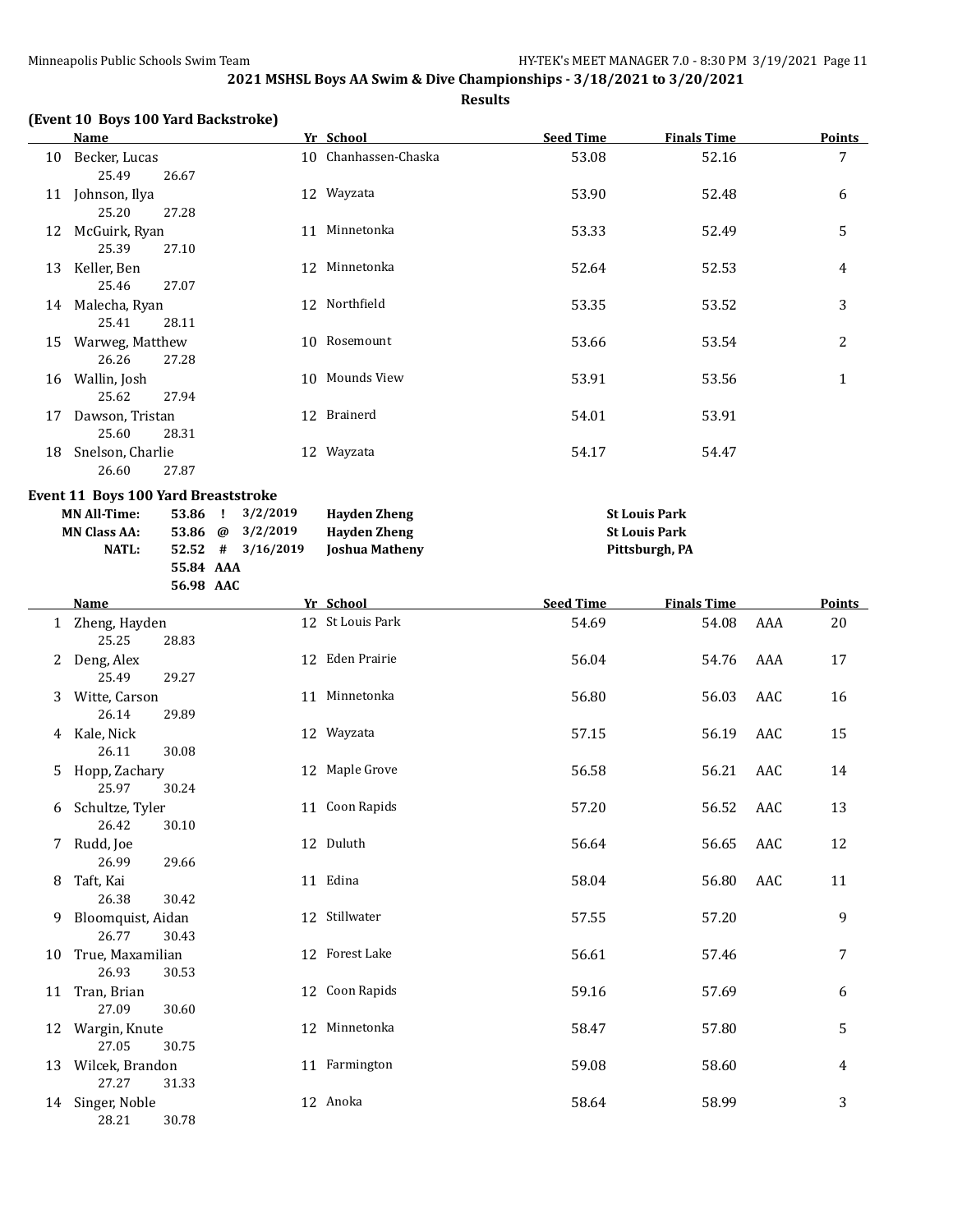**Results**

|  |  | (Event 11 Boys 100 Yard Breaststroke) |  |
|--|--|---------------------------------------|--|
|--|--|---------------------------------------|--|

|    | Name                                    | Yr School                         | <b>Seed Time</b> | <b>Finals Time</b> | <b>Points</b> |
|----|-----------------------------------------|-----------------------------------|------------------|--------------------|---------------|
| 15 | Mizutani, Cole<br>28.04<br>31.54        | 12 Minnetonka                     | 59.19            | 59.58              | 2             |
| 16 | Andreasen, Jacob<br>27.75<br>31.93      | Moorhead<br>12                    | 59.19            | 59.68              | 1             |
| 17 | Privratsky, Will<br>28.07<br>31.78      | Spring Lake Park<br>11            | 59.60            | 59.85              |               |
| 18 | Phomsouvanh, Nicholas<br>27.61<br>32.55 | Eastview<br>11                    | 1:00.11          | 1:00.16            |               |
| 19 | Steffen, Chuck<br>28.09<br>32.37        | 12 Eagan                          | 59.58            | 1:00.46            |               |
| 20 | Bild, Dalton<br>28.56<br>34.21          | Lakeville South<br>11             | 58.48            | 1:02.77            |               |
| 21 | Wahlstrom, Jacob<br>29.19<br>34.63      | Cretin-Derham Hall, St Paul<br>11 | 1:02.70          | 1:03.82            |               |

## **Event 12 Boys 400 Yard Freestyle Relay**

| MN All-Time: 3:01.59 ! 3/4/2017     |             |                         | Minnetonka                                           | Minnetonka |
|-------------------------------------|-------------|-------------------------|------------------------------------------------------|------------|
|                                     |             |                         | I Shelstad, J Hanson, T Pederson, S Schilling        |            |
| MN Class AA: $3:01.59$ @ $3/4/2017$ |             |                         | Minnetonka                                           | Minnetonka |
|                                     |             |                         | <b>J</b> Shelstad, J Hanson, T Pederson, S Schilling |            |
| NATL:                               |             | $2:53.81$ # $3/15/2018$ | North Allegheny, PA                                  |            |
|                                     |             |                         | M. Gonzalez, A. Zhang, J. Wright, R. Mihm            |            |
|                                     | 3:06.28 AAA |                         |                                                      |            |

**3:09.26 AAC**

|    | <b>Team</b>                            |       |       |                       | <b>Relay</b> |                     |                       | <b>Seed Time</b>     | <b>Finals Time</b>  |     | <b>Points</b> |
|----|----------------------------------------|-------|-------|-----------------------|--------------|---------------------|-----------------------|----------------------|---------------------|-----|---------------|
|    | 1 Chanhassen-Chaska                    |       |       |                       |              |                     |                       | 3:12.39              | 3:02.72             | AAA | 40            |
|    | 1) Hodgins, Reese 12                   |       |       | 2) Dunker, Josiah 12  |              |                     | 3) Brennan, Sam 12    |                      | 4) Bock, Evan 12    |     |               |
|    | 21.89                                  | 45.72 | 22.30 | 46.75                 | 21.40        | 45.49               | 21.19                 | 44.76                |                     |     |               |
| 2  | Edina                                  |       |       |                       |              |                     |                       | 3:11.41              | 3:06.97             | AAC | 34            |
|    | 1) Walker, Matthew 11                  |       |       | 2) Horton, Patrick 11 |              |                     | 3) Dow, Max 11        |                      | 4) Duffy, Keegan 12 |     |               |
|    | 22.63                                  | 47.40 | 21.97 | 46.59                 | 22.24        | 46.09               | 22.29                 | 46.89                |                     |     |               |
| 3  | <b>Eden Prairie</b>                    |       |       |                       |              |                     |                       | 3:11.79              | 3:09.25             | AAC | 32            |
|    | 1) Salunke, Yash 11                    |       |       | 2) Ellis, Wilson 11   |              | 3) Logue, Luke 10   |                       | 4) Deng, Alex 12     |                     |     |               |
|    | 22.75                                  | 47.10 | 22.27 | 47.70                 | 22.08        | 46.29               | 22.98                 | 48.16                |                     |     |               |
| 4  | Maple Grove                            |       |       |                       |              |                     |                       | 3:14.84              | 3:09.90             |     | 30            |
|    | 1) Baltes, Daniel 12                   |       |       | 2) Liew, Jalen 12     |              | 3) Palli, TJ 11     |                       | 4) Brown, Jackson 12 |                     |     |               |
|    | 22.01                                  | 45.78 | 22.78 | 48.79                 | 23.01        | 48.90               | 22.16                 | 46.43                |                     |     |               |
| 5. | Hopkins                                |       |       |                       |              |                     |                       | 3:13.69              | 3:10.04             |     | 28            |
|    | 1) Shrestha, Nico 12                   |       |       | 2) Jaeger, Daniel 12  |              | 3) Robinson, Max 12 |                       | 4) Berman, Elliot 12 |                     |     |               |
|    | 22.74                                  | 47.42 | 22.68 | 47.65                 | 22.86        | 48.20               | 22.32                 | 46.77                |                     |     |               |
| 6  | St Cloud Tech                          |       |       |                       |              |                     |                       | 3:11.81              | 3:10.07             |     | 26            |
|    | 1) Reuter, Carsten 11                  |       |       | 2) Davis, Micah 7     |              |                     | 3) Hoffmann, Tom 12   |                      | 4) Morris, Chris 12 |     |               |
|    | 22.36                                  | 46.83 | 23.23 | 49.34                 | 23.44        | 49.14               | 21.19                 | 44.76                |                     |     |               |
| 7  | Minnetonka                             |       |       |                       |              |                     |                       | 3:14.86              | 3:10.48             |     | 24            |
|    | 1) Binder, Ben 12                      |       |       | 2) McGuirk, Ryan 11   |              |                     | 3) Keller, Ben 12     |                      | 4) Hawks, Xander 12 |     |               |
|    | 22.63                                  | 47.26 | 22.48 | 47.52                 | 22.91        | 48.16               | 22.71                 | 47.54                |                     |     |               |
| 8  | Lakeville South                        |       |       |                       |              |                     |                       | 3:16.09              | 3:10.98             |     | 22            |
|    | 1) Boushee, Gage 9<br>2) Kasal, Max 11 |       |       | 3) Craig, Matthew 12  |              | 4) Bild, Dalton 11  |                       |                      |                     |     |               |
|    | 23.33                                  | 47.87 | 22.24 | 47.42                 | 22.61        | 47.87               | 23.38                 | 47.82                |                     |     |               |
| 9  | Lakeville North                        |       |       |                       |              |                     |                       | 3:13.14              | 3:11.33             |     | 18            |
|    | 1) Satterlee, Marcus 11                |       |       | 2) MacLeod, Jack 10   |              |                     | 3) Klinkner, Tayen 12 |                      | 4) Teague, Owen 12  |     |               |
|    | 22.66                                  | 47.50 | 23.24 | 48.48                 | 23.19        | 49.20               | 22.05                 | 46.15                |                     |     |               |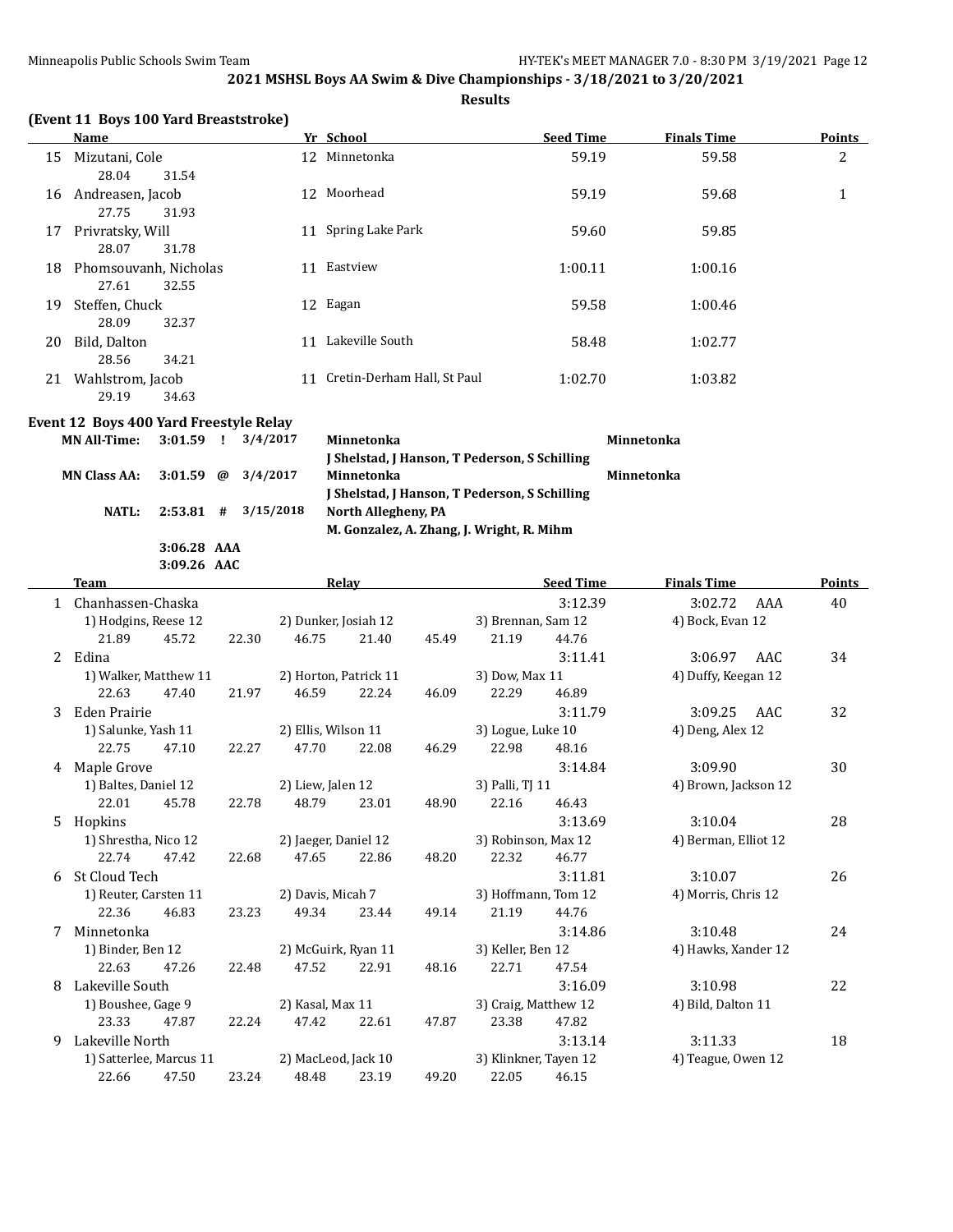**Results**

| Team                                    |       |                       | <b>Relay</b>                   |       |                             | <b>Seed Time</b>        | <b>Finals Time</b>    | <b>Points</b> |
|-----------------------------------------|-------|-----------------------|--------------------------------|-------|-----------------------------|-------------------------|-----------------------|---------------|
| 10 St. Michael-Albertville              |       |                       |                                |       |                             | 3:13.89                 | 3:11.40               | 14            |
| 1) Christenson, Elijah 12               |       | 2) Spitalnick, Joe 12 |                                |       | 3) Ryan, Liam 11            |                         | 4) Dickerson, Ezra 12 |               |
| 22.20<br>46.88                          | 22.61 | 48.11                 | 23.65                          | 49.76 | 22.03                       | 46.65                   |                       |               |
| 11 Shakopee                             |       |                       |                                |       |                             | 3:14.97                 | 3:11.67               | 12            |
| 1) Wieczorek, Nick 12                   |       |                       | 2) Bergerson, Aidan 12         |       | 3) Thompson, Ben 11         |                         | 4) Schroeder, Evan 12 |               |
| 23.25<br>48.44                          | 22.72 | 47.46                 | 23.10                          | 48.60 | 22.03                       | 47.17                   |                       |               |
| 12 Wayzata                              |       |                       |                                |       |                             | 3:17.58                 | 3:13.01               | 10            |
| 1) Johnson, Ilya 12                     |       | 2) Gendreau, Matt 11  |                                |       | 3) Kirchner, John 8         |                         | 4) Kale, Nick 12      |               |
| 23.30<br>48.31                          | 22.39 | 47.28                 | 22.79                          | 48.34 | 23.06                       | 49.08                   |                       |               |
| 13 Brainerd                             |       |                       |                                |       |                             | 3:13.57                 | 3:13.12               | 8             |
| 1) Ruhl, Thomas JR                      |       |                       | 2) Rosenwald, Cade JR          |       |                             | 3) Kuepers, Mason SO    | 4) Dawson, Tristan 12 |               |
| 23.02<br>48.61                          | 22.50 | 47.48                 | 22.42                          | 47.14 | 23.38                       | 49.89                   |                       |               |
| 14 St Louis Park                        |       |                       |                                |       |                             | 3:14.93                 | 3:13.51               | 6             |
| 1) St Clair, Ben 12                     |       | 2) McKee, Hiro 11     |                                |       |                             | 3) Coleman, Connor 12   | 4) Zheng, Hayden 12   |               |
| 23.07<br>48.21                          | 22.92 | 48.67                 | 23.65                          | 49.67 | 21.83                       | 46.96                   |                       |               |
| 15 Prior Lake                           |       |                       |                                |       |                             | 3:16.52                 | 3:15.10               | 4             |
| 1) Thayer, Connor 12                    |       | 2) Dwyer, Owen 10     |                                |       | 3) Cheung, Kaiden 09        |                         | 4) Buss, Tyler 12     |               |
| 23.09<br>48.00                          | 23.32 | 49.56                 | 23.07                          | 49.02 | 23.01                       | 48.52                   |                       |               |
| 16 Stillwater                           |       |                       |                                |       |                             | 3:16.11                 | 3:15.28               | 2             |
| 1) Watson, Brodie 12                    |       |                       | 2) DeAgazio, Dylan 11          |       | 3) Petersen, Jaden 10       |                         | 4) Ciegler, Sam 11    |               |
| 23.44<br>48.58                          | 22.64 | 48.28                 | 23.93                          | 50.04 | 23.04                       | 48.38                   |                       |               |
| 17 Coon Rapids                          |       |                       |                                |       |                             | 3:17.06                 | 3:15.85               |               |
| 1) Strus, Matthew 12                    |       | 2) Melsha, Will 12    |                                |       | 3) Tran, Brian 12           |                         | 4) Schultze, Tyler 11 |               |
| 23.23<br>49.71                          | 22.89 | 47.87                 | 23.63                          | 49.38 | 22.91                       | 48.89                   |                       |               |
| 18 Duluth                               |       |                       |                                |       |                             | 3:16.08                 | 3:16.30               |               |
| 1) Wodny, Grant 10                      |       |                       | 2) Schomberg, Ezra 12          |       |                             | 3) Manchester, Dylan 10 | 4) Rudd, Joe 12       |               |
| 23.12<br>47.35                          | 23.74 | 49.92                 | 23.82                          | 50.62 | 23.04                       | 48.41                   |                       |               |
| 19 Park, Cottage Grove                  |       |                       |                                |       |                             | 3:16.05                 | 3:17.97               |               |
| 1) Schwartz, Devin 12                   |       | 2) LeMay, Nathan 12   |                                |       |                             | 3) Kalinowski, Tyson 12 | 4) Glenna, Matt 11    |               |
| 23.66<br>49.71                          | 22.76 | 49.44                 | 23.65                          | 50.85 | 22.71                       | 47.97                   |                       |               |
| 20 East Ridge                           |       |                       |                                |       |                             | 3:17.68                 | 3:18.05               |               |
| 1) Abrahamson, Neil 9                   |       |                       | 2) Langstraat, Nathan 10       |       | 3) Floczak, Lucas 11        |                         | 4) Becker, Sven 11    |               |
| 24.11<br>51.41                          | 23.81 | 49.96                 | 23.60                          | 49.96 | 22.48                       | 46.72                   |                       |               |
| 21 Mounds View                          |       |                       |                                |       |                             | 3:22.03                 | 3:18.38               |               |
| 1) Rauenhorst, Justin 12                |       | 2) Shen, Matthew 11   |                                |       | 3) Wallin, Josh 10          |                         | 4) Magnuson, Sam 12   |               |
| 23.67<br>49.68                          | 23.88 | 51.39                 | 23.24                          | 49.02 | 22.10                       | 48.29                   |                       |               |
| 22 Robbinsdale Armstrong                |       |                       |                                |       |                             | 3:24.70                 | 3:21.76               |               |
| 1) O'Brien, Dustin 12<br>23.50<br>49.94 | 23.94 | 50.74                 | 2) Harris, Solomon 11<br>24.45 | 52.07 | 3) Kujak, Henry 11<br>23.02 | 49.01                   | 4) Rowles, Justin 10  |               |
|                                         |       |                       |                                |       |                             |                         |                       |               |

## **Scores - Men**

|--|

| 1. Edina          | 302 | 2. Chanhassen-Chaska       | 201  |
|-------------------|-----|----------------------------|------|
| 3. Eden Prairie   | 183 | 4. Minnetonka              | 168  |
| 5. Maple Grove    | 161 | 6. Stillwater              | 145  |
| 7. St Cloud Tech  | 106 | 8. St. Michael-Albertville | 98   |
| 9. Wayzata        | 95  | 10. Lakeville South        | 93   |
| 11. Coon Rapids   | 81  | 12. Hopkins                | 74   |
| 13. St Louis Park | 70  | 13. Lakeville North        | 70   |
| 15. Duluth        | 55  | 16. Rochester Century      | 45.5 |
| 17. Brainerd      | 37  | 18. East Ridge             | 30   |
| 19. Rosemount     | 29  | 19. Elk River              | 29   |